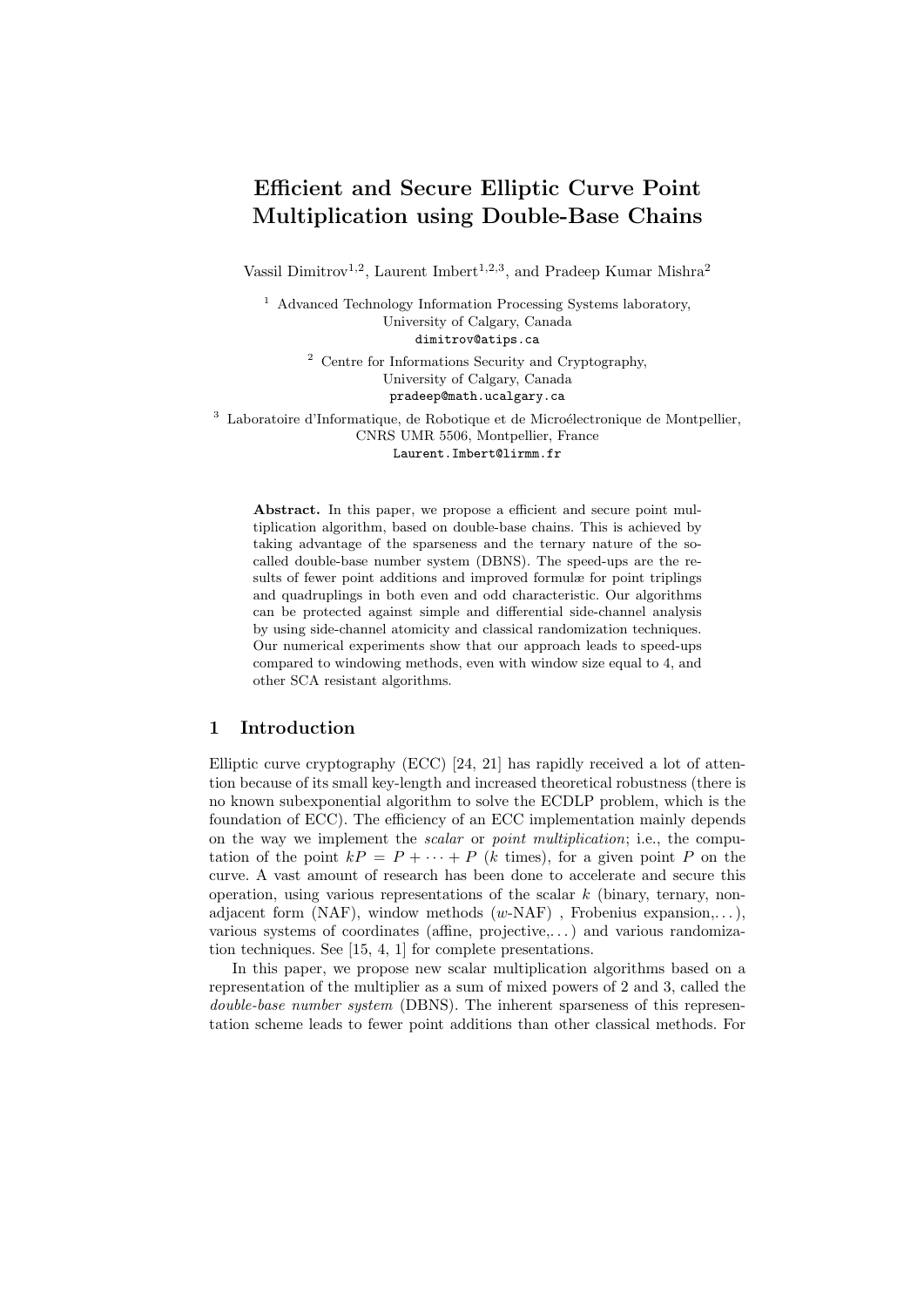example, if k is a randomly chosen 160-bit integer, then one needs only about 22 summands to represent it, as opposed to 80 in standard binary representation and 53 in the non-adjacent form (NAF).

In order to best exploit the sparse and ternary nature of the DBNS, we also propose new formulæ for point tripling and quadrupling for curves defined over binary fields and points in affine coordinates; and for prime fields using Jacobian coordinates. Our algorithms can be protected against side-channel attacks (SCA) by using side-channel atomicity [5] for simple analysis, and, in the odd case, using a point randomization method proposed by Joye and Tymen [20] for differential analysis.

## 2 Background

In this section, we give a brief overview of elliptic curve cryptography (see [1, 3, 4, 15] for more details) and the double-base number system.

## 2.1 Elliptic Curve Cryptography

**Definition 1.** An elliptic curve  $E$  over a field  $K$  is defined by an equation

$$
E: y^2 + a_1xy + a_3y = x^3 + a_2x^2 + a_4x + a_6 \tag{1}
$$

where  $a_1, a_2, a_3, a_4, a_6 \in K$ , and  $\Delta \neq 0$ , where  $\Delta$  is the discriminant of E.

In practice, the Weierstrass equation (1) can be greatly simplified by applying admissible changes of variables. If the characteristic of  $K$  is not equal to 2 and 3, then (1) rewrites

$$
y^2 = x^3 + ax + b,\t\t(2)
$$

where  $a, b \in K$ , and  $\Delta = 4a^3 + 27b^2 \neq 0$ .

When the characteristic of  $K$  is equal to 2, we use the *non-supersingular* form of an elliptic curve, given for  $a \neq 0$  by

$$
y^2 + xy = x^3 + ax^2 + b,\t\t(3)
$$

where  $a, b \in K$  and  $\Delta = b \neq 0$ .

The set  $E(K)$  of rational points on an elliptic curve E defined over a field K is an abelian group, where the operation (generally denoted additively) is defined by the well-known law of chord and tangent, and the identity element is the special point  $O$ , called *point at infinity*.

If the points on the curve are represented using affine coordinates, as  $P =$  $(x, y)$ , both the *point addition* (ADD) and *point doubling* (DBL) involve an expensive field inversion (to compute the slope of the chord or the tangent). To avoid these inversions, several projective systems of coordinates have been proposed in the literature. The choice of a coordinates system has to be made according to the so-called  $[i]/[m]$  ratio between one field inversion and one field multiplication. It is generally assumed that  $3 \leq |i|/|m| \leq 10$  for binary fields [8,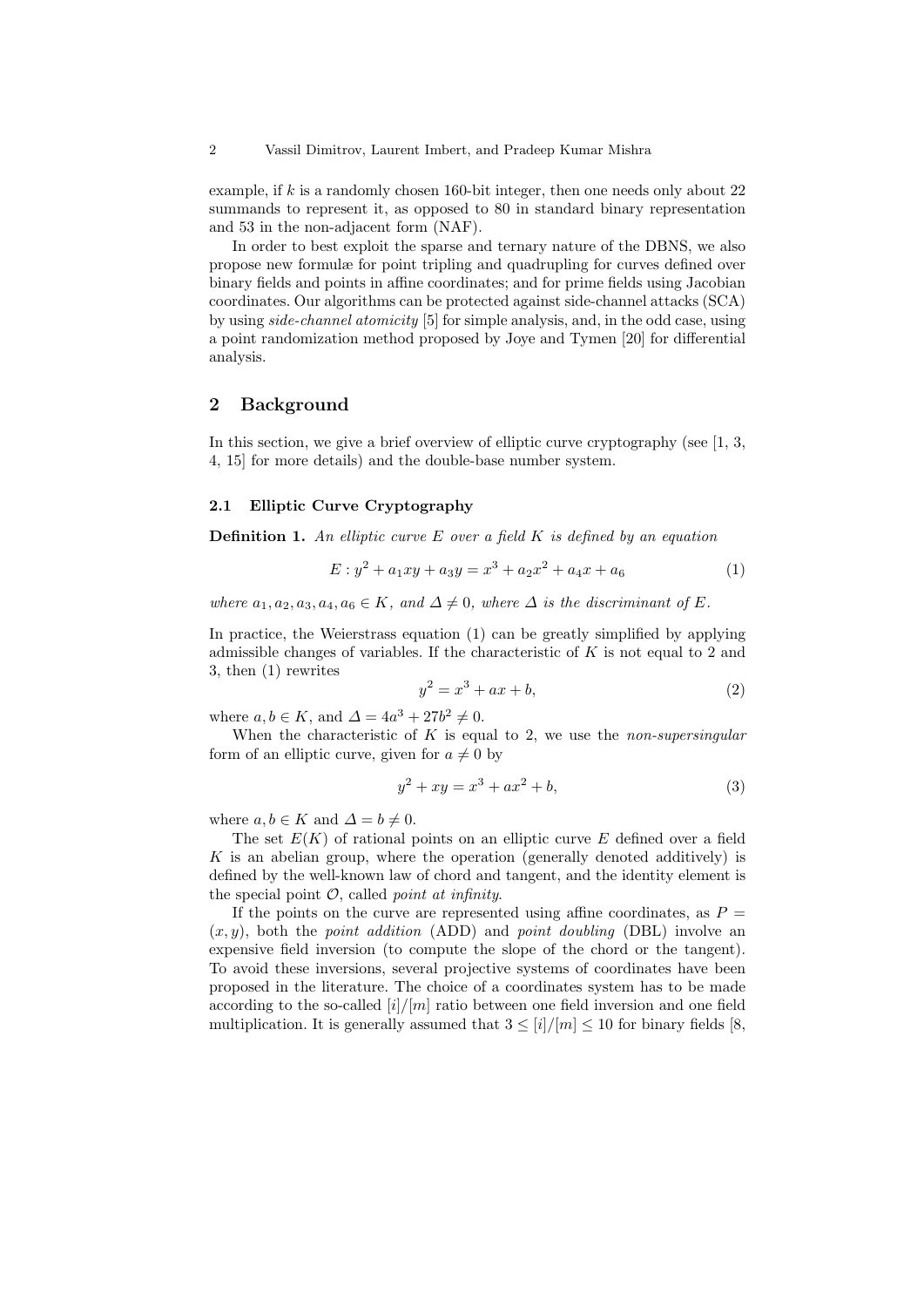14] and 30 or more for prime fields [12]. In this paper we consider affine  $(A)$ coordinates for curves defined over binary fields and Jacobian  $(\mathcal{J})$  coordinates, where the point  $P = (X, Y, Z)$  corresponds to the point  $(X/Z^2, Y/Z^3)$  on the elliptic curve for curves defined over fields of odd characteristic.

As we shall see, our DBNS-based point multiplication algorithms use several primitives. In the following lines, we give a very brief description and the complexities of some previously published point arithmetic algorithms. We also propose improved primitives and new formulæ in Section 4.

In the following, we will use  $[i], [s]$  and  $[m]$  to denote the cost of one inversion, one squaring and one multiplication respectively. We shall always leave out the cost of field additions. In binary fields, we assume that squarings are free (if normal bases are used) or of negligible cost (linear operation). Moreover, for curves defined over large prime fields, we will assume that  $[s] = 0.8[m]$ . Note that our algorithm can be protected against SCA (see Section 2.2) using sidechannel atomicity [5], which we have shown in the case of prime fields. In this case, squarings and multiplications must be performed using the same multiplier in order to be indistinguishable, and we must consider  $[s] = [m]$ .

For fields of even characteristic, we use affine coordinates and we consider doublings (DBL), triplings (TPL) and quadruplings (QPL) as well as the combined double-and-add (DA), triple-and-add (TA) and quadruple-and-add (QA). It is easy to verify that ADD and DBL can be computed in  $1[i] + 1[s] + 2[m]$ . In [11], K. Eisenträger et al. have proposed efficient algorithms for DA, TPL and TA. By trading some inversions for a small number of multiplications, these results have been further improved when  $[i]/[m] > 6$  in [6]. In Table 1 below, we give the complexities of each of these primitives. We also give the break-even points between the different formulæ.

Table 1. Costs comparisons and break-even points for DA, T and TA over binary fields using affine coordinates

| Operation  | 11                                      | $\lceil 6 \rceil$ | break-even point |
|------------|-----------------------------------------|-------------------|------------------|
| $2P \pm Q$ | $2 i  + 2 s  + 3 m  1 i  + 2 s  + 9 m $ |                   | $[i]/[m] = 6$    |
| 3P         | $2[i] + 2[s] + 3[m] 1[i] + 4[s] + 7[m]$ |                   | $[i]/[m] = 4$    |
| $3P \pm Q$ | $3 i  + 3 s  + 4 m  2 i  + 3 s  + 9 m $ |                   | $[i]/[m] = 5$    |

When Jacobian coordinates are used and the curve is defined over a prime field (or a field of odd characteristic  $> 3$ ), the addition and doubling operations, that we will denote  $ADD^{\mathcal{J}}$  and  $DBL^{\mathcal{J}}$  in this paper, require  $12[m] + 4[s]$  and  $4[m] + 6[s]$  respectively. The cost of DBL<sup>J</sup> can be reduced to  $4[m] + 4[s]$  when  $a = -3$  in (2). Also, if the base point is given in affine coordinates ( $Z = 1$ ), then the cost of the so-called mixed addition  $(\mathcal{J} + \mathcal{A} \to \mathcal{J})$  reduces to  $8[m] + 3[s]$ . When several doublings have to be computed, as for the computation of  $2^w P$ . the algorithm proposed by Itoh et al. in  $[16]$  is more efficient than w invocations of DBL<sup>J</sup>. In the general case  $(a \neq -3)$  it requires  $4w[m]+(4w+2)[s]$ . In Table 2, we summarize the complexity of these different elliptic curve primitives.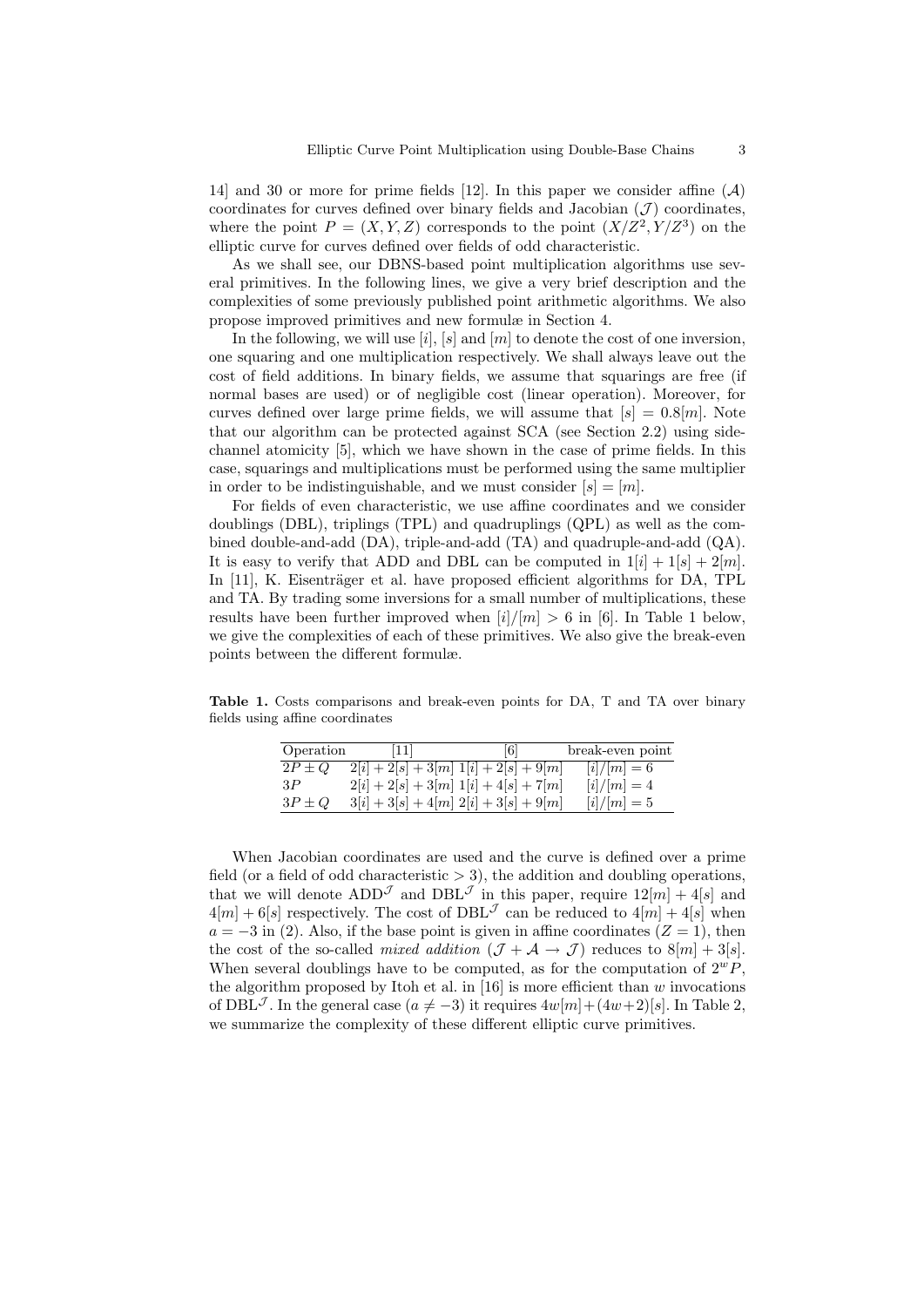Table 2. Complexity of several elliptic curve operations in Jacobian coordinates for fields of odd characteristic  $\neq 3$ 

| Curve operation                 | Complexity            | $#$ Registers |
|---------------------------------|-----------------------|---------------|
| $DBL^{\mathcal{J}}$             | $4[m] + 6[s]$         |               |
| $\text{DBL}^{\mathcal{J},a=-3}$ | $4[m] + 4[s]$         | 5             |
| ADD <sup><math>J</math></sup>   | $12[m] + 4[s]$        |               |
| $ADD^{\mathcal{J}+\mathcal{A}}$ | $8[m]+3[s]$           |               |
| $w$ -DBL $^{\mathcal{J}}$       | $4w[m] + (4w + 2)[s]$ |               |

#### 2.2 Preventing side-channel analysis

Side-channel attacks (SCA) are one of the most serious threat to ECC implementations. Discovered by Kocher et al. [23, 22], these attacks can reveal a secret information by sampling and analyzing various side-channel information (e.g. timing, power consumption, electromagnetic radiations) of a device. SCA can be divided into two types: *simple attacks* which observe only one trace given by a single execution of the algorithm, and differential attacks which use many observations and try to reveal the secret using statistical tools. Protecting ECC implementations against SCA has itself become an interesting area of research and several countermeasures have been proposed. Interested readers can refer to [4, 1] for details.

In the current work we will use a solution proposed by Chavalier-Mames et al. in [5] to protect against simple attacks, called side-channel atomicity. The countermeasure is based on the simple observation that some elementary operations are side-channel equivalent in the sense that they are indistinguishable (or can be made so by clever software implementation) from the side-channel.

#### 2.3 Double-Base Number System

The double-base number system (DBNS) [10] is a representation scheme in which every positive integer k is represented as the sum or difference of  $\{2,3\}$ -integers (i.e., numbers of the form  $2^{b}3^{t}$ ) as

$$
k = \sum_{i=1}^{m} s_i 2^{b_i} 3^{t_i}, \text{ with } s_i \in \{-1, 1\}, \text{ and } b_i, t_i \ge 0 \tag{4}
$$

Clearly, this number representation scheme is highly redundant. If one considers the DBNS with only positive signs  $(s_i = 1)$ , then certain interesting numerical and theoretical results can be proved. For instance, 10 has exactly five different DBNS representations, 100 has exactly 402 different DBNS representations and 1000 has exactly 1 295 579 different DBNS representations. Probably, the most important theoretical result about the double-base number system is the following theorem from [9].

**Theorem 1.** Every positive integer  $k$  can be represented as the sum of at most  $O\left(\frac{\log k}{1-\epsilon}\right)$  $\log \log k$  $\Big\}$  {2, 3}-integers.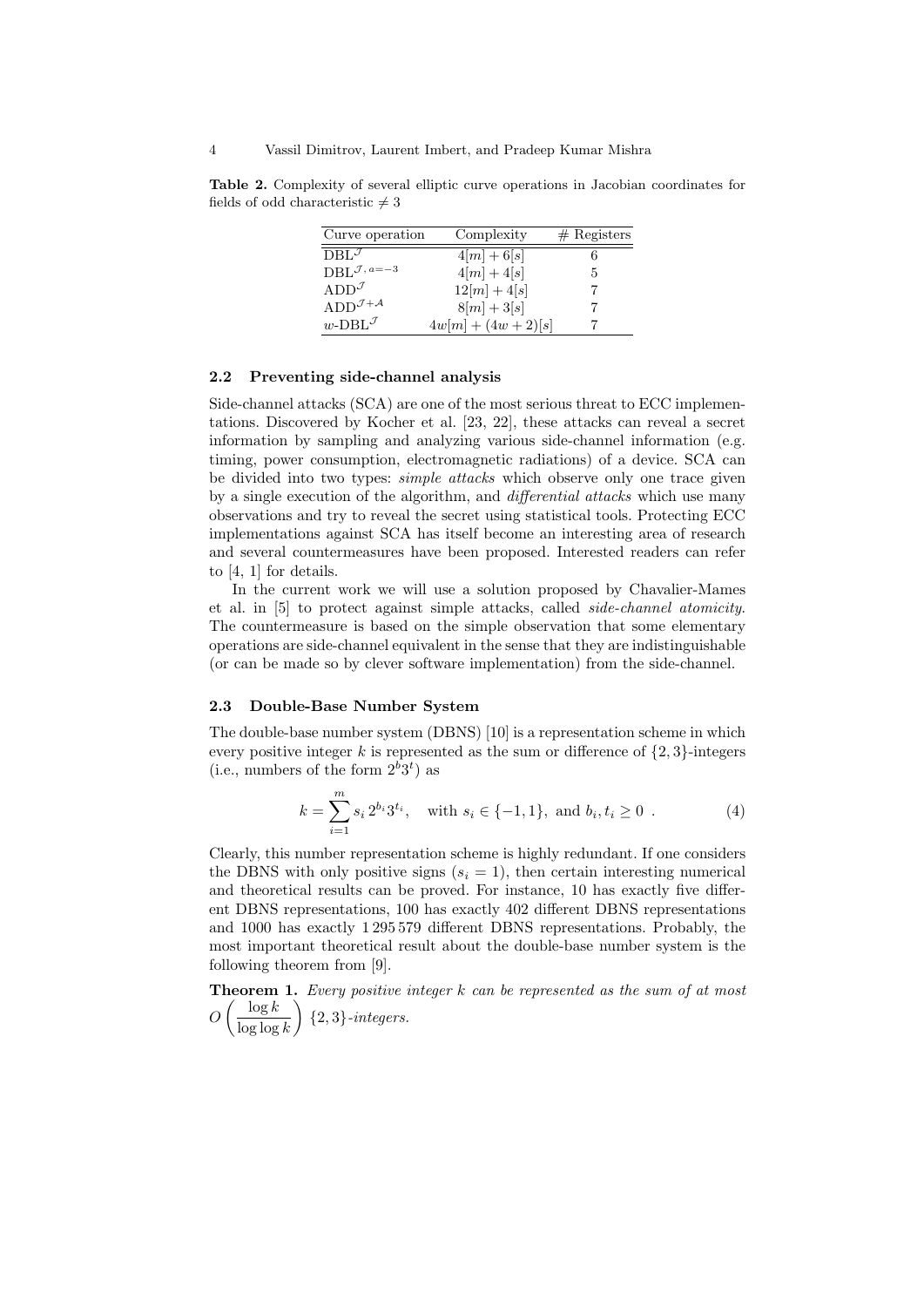The proof is based on Baker's theory of linear forms of logarithms and more specifically on a result by R. Tijdeman [25].

Some of these representations are of special interest, most notably the ones that require the minimal number of  $\{2, 3\}$ -integers; i.e., an integer can be represented as the sum of m terms  $({2, 3}$ -integers), but cannot be represented as the sum of  $m-1$  or less. These representations, called *canonic* representations, are extremely sparse. Some numerical facts provide a good impression about the sparseness of the DBNS. The smallest integer requiring three  $\{2, 3\}$ -integers in its canonic DBNS representations is 23. The next smallest integers requiring 4-to-7 {2, 3}-integers are 431, 18 431, 3 448 733 and 1 441 896 119 respectively. In all of the above results we have assumed only positive  $(+1)$  values for the  $s_i$ 's. If one considers both signs, then the theoretical difficulties in establishing the properties of this number system dramatically increase. To wit, it is possible to prove that the smallest integer that cannot be represented as the sum or difference of two {2, 3}-integers is 103. The next limit is conjectured to be 4985, but to prove it rigorously, one has to prove that the Diophantine equations  $\pm 2^a 3^b \pm 2^c 3^d \pm 2^e 3^f = 4985$  do not have solutions in integers.

Finding one of the canonic DBNS representations, especially for very large integers, seems to be a very difficult task. Fortunately, one can apply a greedy algorithm to find a fairly sparse representation very quickly: given  $k > 0$ , find the largest number of the form  $z = 2^b 3^t$  less than or equal to k, and apply the same procedure with  $k - z$  until reaching zero. Although the greedy algorithm sometimes fails in finding a canonic representation<sup>4</sup>, it is very easy to implement and it guarantees a representation satisfying the asymptotic bound given by Theorem 1 (see [9]).

In this paper, we will use a slightly modified version of the greedy algorithm in order to find a DBNS representation of the scalar  $k$  of particular form, well adapted to fast and secure elliptic curve point multiplication. In the next section, we introduce the concept of double-base chains and the corresponding scalar multiplication algorithms.

## 3 Double-Base Chain and Point Multiplication

Let E be an elliptic curve defined over K, and let  $P \neq \mathcal{O}$  be a point on  $E(K)$ . Assuming k is represented in DBNS, our new scalar multiplication algorithm computes the new point  $kP \in E(K)$ , by using the so-called *double-base chain* as defined below.

**Definition 2 (Double-Base Chain).** Given  $k > 0$ , a sequence  $(C_n)_{n>0}$  of positive integers satisfying:

$$
C_1 = 1, \quad C_{n+1} = 2^u 3^v C_n + s, \text{ with } s \in \{-1, 1\}
$$
 (5)

<sup>&</sup>lt;sup>4</sup> The smallest example is 41; the canonic representation is  $32 + 9$ , whereas the greedy algorithm returns  $41 = 36 + 4 + 1$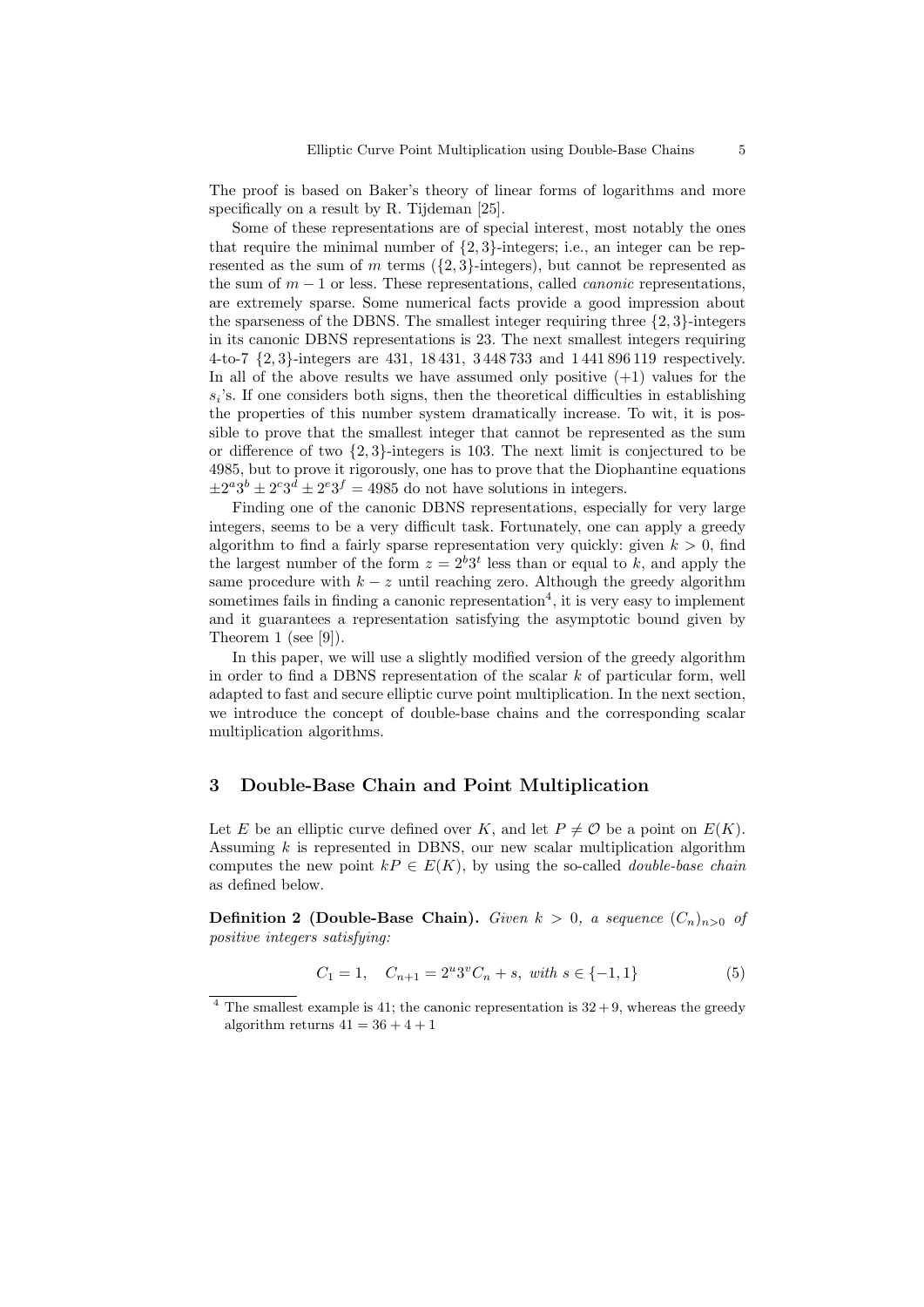for some  $u, v \geq 0$ , and such that  $C_m = k$  for some  $m > 0$ , is called a doublebase chain for k. The length m of a double-base chain is equal to the number of  ${2, 3}$ -integers in  $(4)$  used to represent k.

Let  $k > 0$  be an integer represented in DBNS as  $k = \sum_{i=1}^{m} s_i 2^{b_i} 3^{t_i}$ , with  $s_i \in \{-1,1\}$ , where the  $b_i$ 's and  $t_i$ 's form two decreasing sequences; i.e.,  $b_1 \geq$  $b_2 \geq \cdots \geq b_m \geq 0$  and  $t_1 \geq t_2 \geq \cdots \geq t_m \geq 0$ . These particular DBNS representations allow us to expand  $k$  in a Horner-like fashion such that all partial results can be reused.

We first remark that such a representation always exists (e.g., the binary representation is a special case). In fact, this particular DBNS representation is also highly redundant. Counting the exact number of DBNS representations which satisfy these conditions is indeed a very interesting problem, but the only partial results we have at the moment are beyond the scope of this paper.

If necessary, such a particular DBNS representation for  $k$  can be computed using Algorithm 1 below, which is a modified version of the greedy algorithm briefly described in Section 2.3. Two important parameters of this algorithm are

Algorithm 1 Conversion to DBNS with restricted exponents

**Input** k, a n-bit positive integer;  $b_{max}, t_{max} > 0$ , the largest allowed binary and ternary exponents

**Output** The sequence  $(s_i, b_i, t_i)_{i>0}$  such that  $k = \sum_{i=1}^m s_i 2^{b_i} 3^{t_i}$ , with  $b_1 \geq \cdots \geq b_k$  $b_m \geq 0$  and  $t_1 \geq \cdots \geq t_m \geq 0$ 

1:  $s \leftarrow 1$ 

2: while  $k > 0$  do

3: define  $z = 2^{b}3^{t}$ , the best approximation of k with  $0 \leq b \leq b_{max}$  and  $0 \leq t \leq t_{max}$ 

4: print  $(s, b, t)$ 

5:  $b_{max} \leftarrow b, \quad t_{max} \leftarrow t$ 

6: if  $k < z$  then

7:  $s \leftarrow -s$ 8:  $k \leftarrow |k - z|$ 

the upper bounds for the binary and ternary exponents in the expansion of  $k$ , called  $b_{max}$  and  $t_{max}$  respectively. Clearly, we have  $b_{max} < log_2(k) < n$  and  $t_{max} <$  log<sub>3</sub>(k)  $\approx 0.63n$ . We noticed that using these utmost values for  $b_{max}$  and  $t_{max}$  do not result in short expansion. Instead, we consider the following heuristic which leads to very good results: if  $k = (k_{n-1} \ldots k_1 k_0)_2$  is a randomly chosen nbit integer (with  $k_{n-1} \neq 0$ ), we initially set  $b_{max} = x$  and  $t_{max} = y$ , where  $2^x 3^y$ is a very good, non-trivial (with  $y \neq 0$ ) approximation of  $2^n$ . (Specific values are given in Table 7 for  $n = 160$ .) Then, in order to get decreasing sequences for  $b_i$ 's and  $t_i$ 's, the new largest exponents are updated according to the values of  $b$  and t obtained in Step 3.

The complexity of Algorithm 1 mainly depends on the way we implement Step 3; finding the best approximation of k of the form  $z = 2^b 3^t$ . If we can afford the storage of all the mixed powers of 2 and 3, this can be implemented very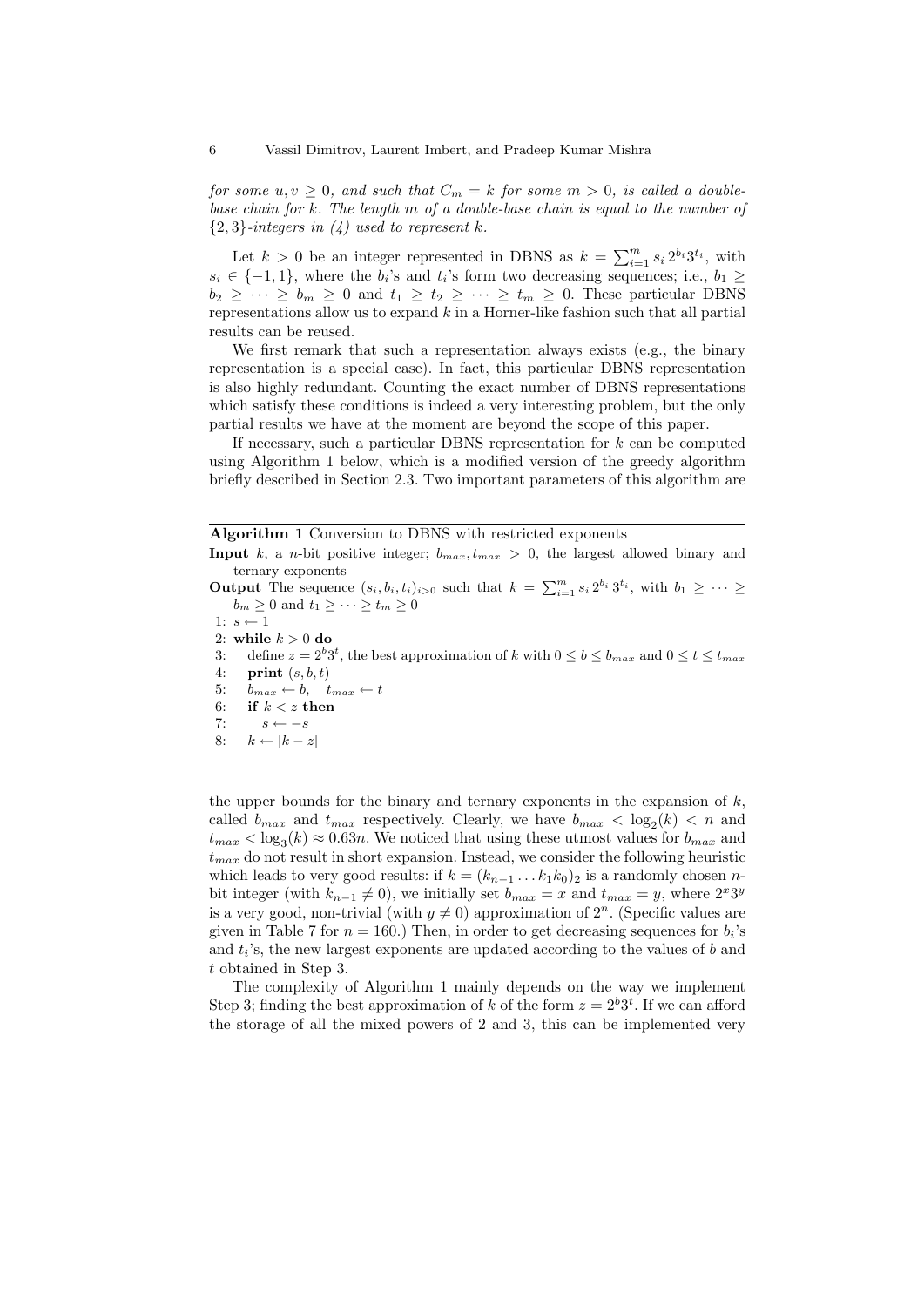easily using a search over an ordered table of precomputed values. Otherwise, we can use an efficient solution recently proposed in [2] based on continued fractions and Ostrowski's number system. In both cases, the complexity of the conversion is negligible compared to the cost of the scalar multiplication. However, it is important to remark that, in most cases, the conversion into DBNS might not be needed. Indeed, in most ECC protocols, the multiplier  $k$  is a randomly chosen integer. We can thus directly generate a random DBNS number in the required form. Also, when k is part of a secret key, the conversion into DBNS can be done offline and even further optimized, when computation time is not an issue.

In the next sections, we present two versions of the DBNS-based point multiplication algorithm. We shall refer to the even case for curves defined over binary fields, when affine coordinates are used; and to the odd case for curves defined over large prime fields (or more generally any field of odd characteristic greater than 3), when Jacobian coordinates are preferred.

#### 3.1 Point Multiplication in Even Characteristic

In even characteristic, i.e., with  $P \in E(\mathbb{F}_{2^n})$  and k defined as above, Algorithm 2 below, computes the new point kP. We remark that although  $m-1$  additions are

Algorithm 2 Double-Base Scalar Multiplication in even characteristic **Input** An integer  $k = \sum_{i=1}^{m} s_i 2^{b_i} 3^{t_i}$ , with  $s_i \in \{-1, 1\}$ , and such that  $b_1 \geq b_2 \geq \cdots \geq b_k$  $b_m \geq 0$ , and  $t_1 \geq t_2 \geq \cdots \geq t_m \geq 0$ ; and a point  $P \in E(K)$ **Output** the point  $kP \in E(K)$ 1:  $Z \leftarrow s_1 P$ 2: for  $i = 1, ..., m - 1$  do 3:  $u \leftarrow b_i - b_{i+1}$ 4:  $v \leftarrow t_i - t_{i+1}$ 5: if  $u = 0$  then 6:  $Z \leftarrow 3(3^{v-1}Z) + s_{i+1}P$ 7: else 8:  $Z \leftarrow 3^v Z$ 9:  $Z \leftarrow 4^{\lfloor (u-1)/2 \rfloor} Z$ 10: if  $u \equiv 0 \pmod{2}$  then 11:  $Z \leftarrow 4Z + s_{i+1}P$ 12: else 13:  $Z \leftarrow 2Z + s_{i+1}P$ 14: Return Z

required to compute  $kP$ , we never actually use the addition operation (ADD); simply because we combine each addition with either a doubling (Step 13), a tripling (Step 6) or a quadrupling (Step 11), using the DA, TA and QA primitives. Note also that the TA operation for computing  $3P \pm Q$  is only used in Step 6, when  $u = 0$ . Another approach of similar cost is to start with all the quadruplings plus one possible doubling when u is odd, and then perform  $v - 1$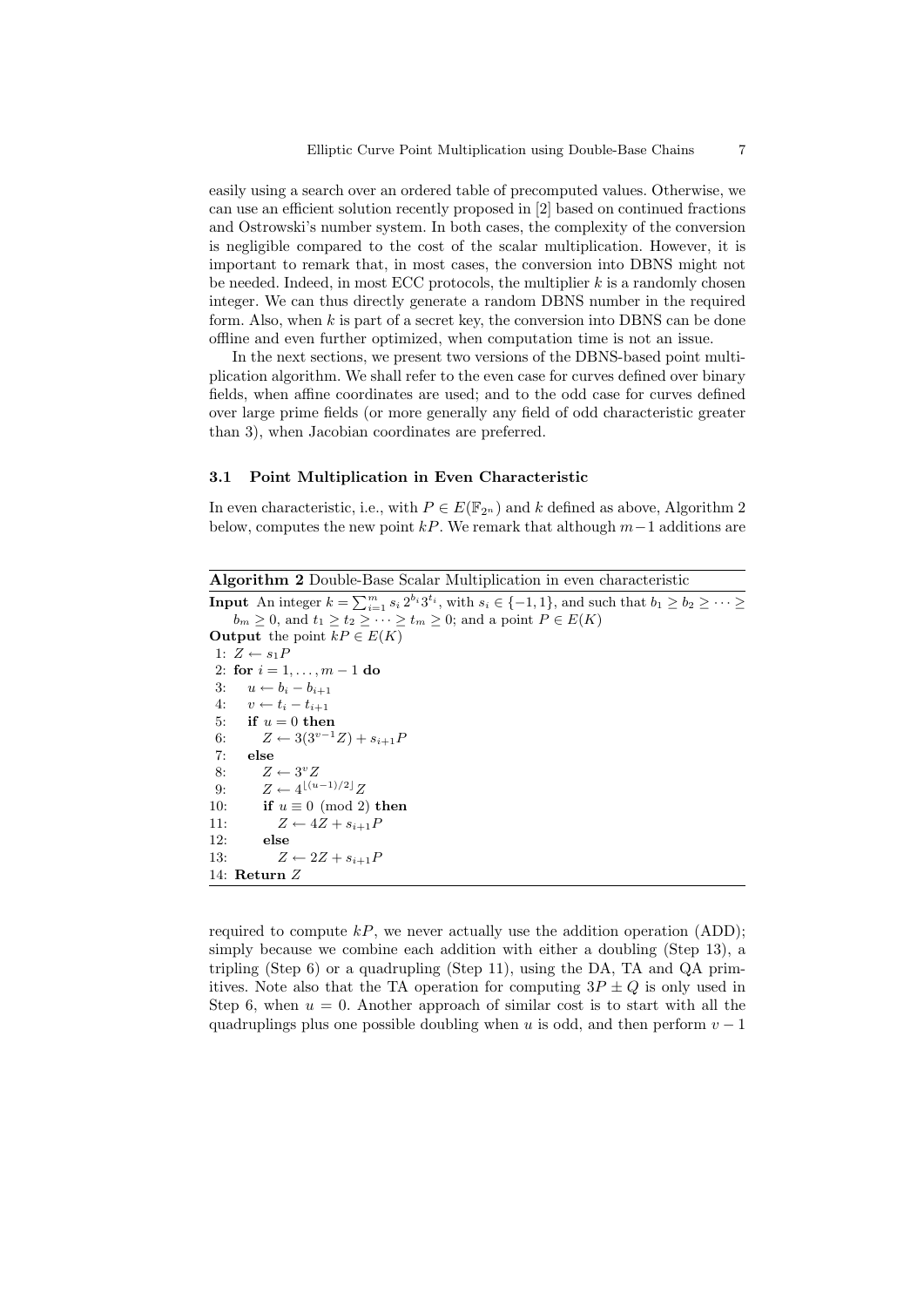8 Vassil Dimitrov, Laurent Imbert, and Pradeep Kumar Mishra

triplings followed by one final triple-and-add. We present new algorithms for  $4P$ and  $4P \pm Q$  in Section 4.

In order to evaluate the complexity of Algorithm 2, we have to count the number of curve operations; i.e., the number of DBL, DA, TPL, TA, QPL,  $QA$ , which clearly depends on the DBNS representation of the scalar  $k$ . In fact, Algorithm 2 gives us a double-base chain for k, say  $K_m$ , that we can use to determine the number of curve operations required to evaluate  $kP$ . Let us define  $W_n$  as the number of curve operations required to compute  $K_nP$  from  $K_{n-1}P$ . We have  $K_1 = 1$  and  $W_1 = 0$  (in Step 1, we set Z to P or  $-P$  at no cost). Then, for  $n > 1$  we have

$$
W_{n+1} = \delta_{u,0} ((v-1)T + TA)
$$
  
+  $(1 - \delta_{u,0}) \left( vT + \left[ \frac{u-1}{2} \right] Q + \delta_{|u|_2,0} QA + \delta_{|u|_2,1} DA \right)$ , (6)

where  $\delta_{i,j}$  is the Kronecker delta such that  $\delta_{i,j} = 1$  if  $i = j$  and  $\delta_{i,j} = 0$  if  $i \neq j$ , and  $|u|_2$  denotes u mod 2 (the remainder of u in the division by 2). The total cost for computing  $kP$  from the input point P is thus given by

$$
W_m = \sum_{i=1}^{m} W_i \tag{7}
$$

In Section 5, we illustrate the efficiency of this algorithm by providing comparisons with classical methods and a recently proposed ternary/binary approach [6].

#### 3.2 Point multiplication in Odd Characteristic

For fields of odd characteristic  $> 3$ , when primitives in Jacobian coordinates are more efficient, Algorithm 3 below is used to compute  $kP$ . It takes advantage of the known w-DBL<sup>J</sup> and ADD<sup>J+A</sup> formulæ recalled in Section 2.1 and the new TPL<sup>J</sup>, w-TPL<sup>J</sup> and w-TPL<sup>J</sup>/w'-DBL<sup>J</sup> proposed in Section 4. Its complexity

Algorithm 3 Double-Base Scalar Multiplication in Odd Characteristic  $> 3$ 

**Input** An integer  $k = \sum_{i=1}^{m} s_i 2^{b_i} 3^{t_i}$ , with  $s_i \in \{-1, 1\}$ , and such that  $b_1 \geq b_2 \geq \cdots \geq b_k$  $b_m \geq 0$ , and  $t_1 \geq t_2 \geq \cdots \geq t_m \geq 0$ ; and a point  $P \in E(K)$ **Output** the point  $kP \in E(K)$ 1:  $Z \leftarrow s_1 P$ 2: for  $i = 1, ..., m - 1$  do 3:  $u \leftarrow b_i - b_{i+1}, \quad v \leftarrow t_i - t_{i+1}$ 4:  $Z \leftarrow 3^{\nu} Z$ 5:  $Z \leftarrow 2^u Z$ 6:  $Z \leftarrow Z + s_{i+1}P$ 7: Return Z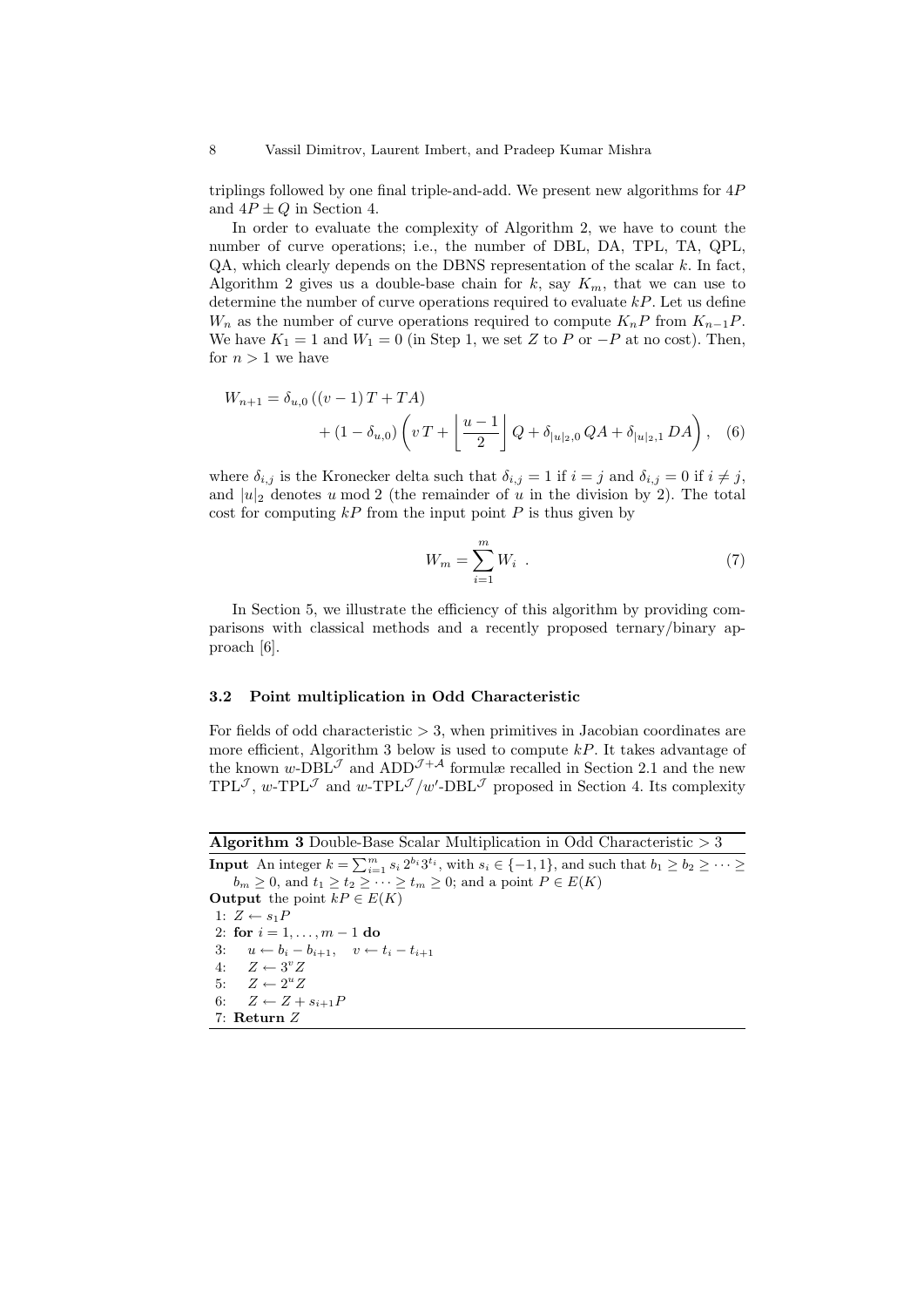depends on the number of doublings, triplings and mixed additions that have to be performed. Clearly, the total number of (mixed) additions is equal to the length m of the double-base chain for k, or equivalently the number of  $\{2,3\}$ integers in its DBNS representation. Also, the number of doublings and triplings are equal to  $b_1 \leq b_{max}$  and  $t_1 \leq t_{max}$  respectively. However, the field cost can be more precisely evaluated if one considers the exact complexity of each iteration, by counting the exact number of field multiplications and squarings required in Steps 4 and 5 by the consecutive calls to  $v$ -TPL and  $u$ -DBL. In Section 5, we make this complexity analysis more precise and we compare our new approach with several previous algorithms recognized for their efficiency.

## 4 New Point Arithmetic Algorithms

In this section we present new formulæ for point quadrupling (QPL) and combined quadruple-and-add (QA) in even characteristic, and for triplings ( $TPL<sup>J</sup>$ , w-TPL<sup>J</sup> and w-TPL<sup>J</sup>/w'-DBL<sup>J</sup>) in odd characteristic, to be used in conjunction with the proposed point multiplication algorithms.

## 4.1 New algorithms for  $4P$  and  $4P \pm Q$  in Even Characteristic

We remark that the trick used in  $[11]$  by Eisenträger et al., which consists in evaluating only the x-coordinate of  $2P$  when computing  $2P \pm Q$ , can also be applied to speed-up the quadrupling (QPL) primitive. Indeed, given  $P = (x_1, y_1)$ , where  $P \neq -P$ , we have  $2P = (x_3, y_3)$ , where

$$
\lambda_1 = x_1 + \frac{y_1}{x_1}, \quad x_3 = \lambda_1^2 + \lambda_1 + a, \quad y_3 = \lambda_1(x_1 + x_3) + x_3 + y_1,
$$

and  $4P = 2(2P) = (x_4, y_4)$ , where

$$
\lambda_2 = x_3 + \frac{y_3}{x_3}, \quad x_4 = \lambda_2^2 + \lambda_2 + a, \quad y_4 = \lambda_2(x_1 + x_4) + x_4 + y_1
$$

We observe that the computation of  $y_3$  can be avoided by evaluating  $\lambda_2$  as

$$
\lambda_2 = \frac{x_1^2}{x_3} + \lambda_1 + x_3 + 1 \tag{8}
$$

As a result, computing 4P over binary fields requires  $2[i]+3[s]+3[m]$ . Compared to two consecutive doublings, it saves one field multiplication at the extra cost of one field squaring. Note that we are working in characteristic two and thus squarings are free (normal basis) or of negligible cost (linear operation in binary fields).

For the QA operation, we evaluate  $4P \pm Q$ , as  $2(2P) \pm Q$  using one doubling (DBL) and one double-and-add (DA), resulting in  $3[i] + 3[s] + 5[m]$ . This is always better than applying the previous trick one more time by computing  $(((P+Q)+P)+P)+P)$  in  $4[i]+4[s]+5[m]$ ; or evaluating  $3P+(P+Q)$  which requires  $4[i] + 4[s] + 6[m]$ .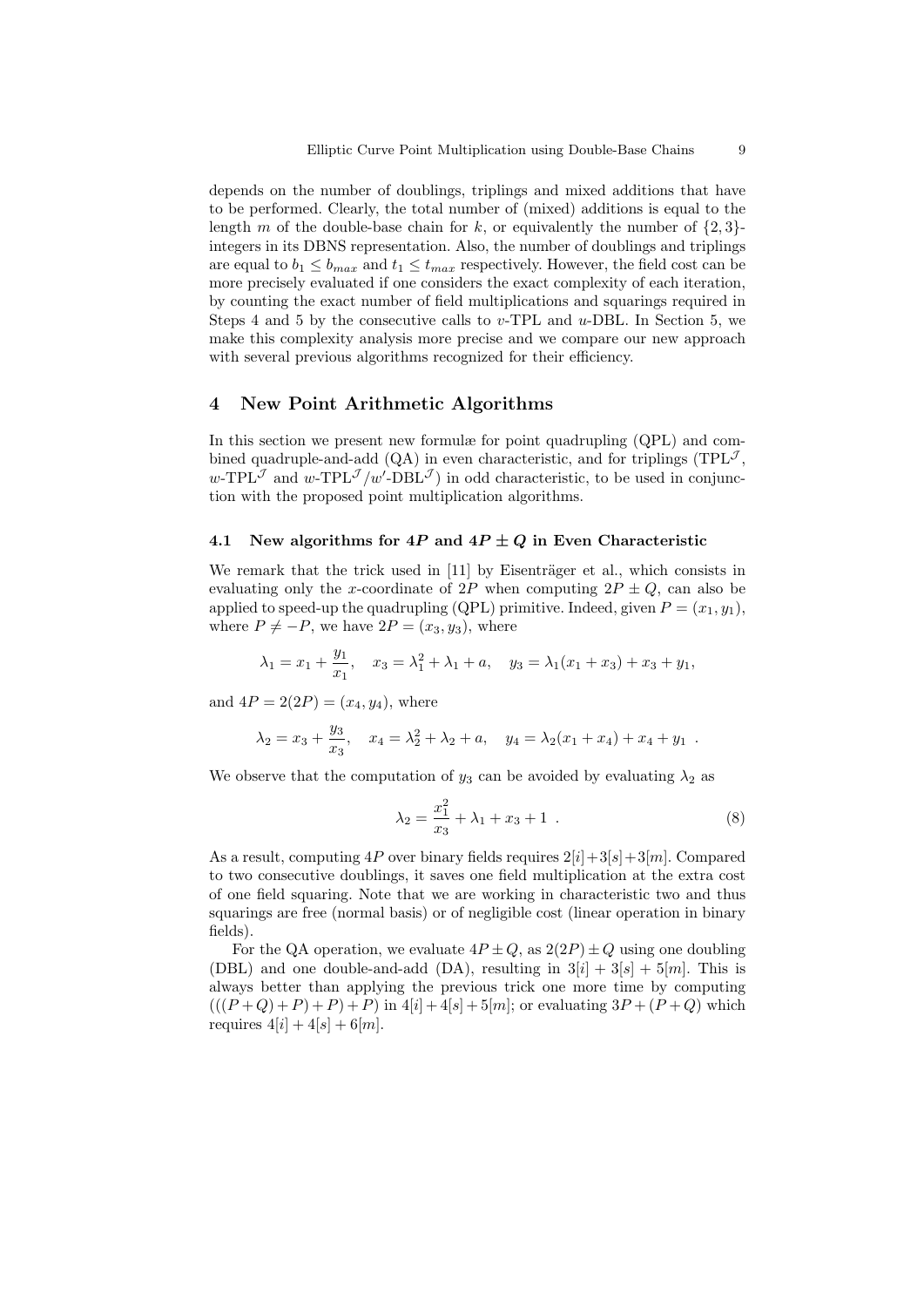## 10 Vassil Dimitrov, Laurent Imbert, and Pradeep Kumar Mishra

In [6], Ciet et al. have improved an algorithm by Guajardo and Paar [13] for the computation of 4P; their new method requires  $1[i] + 5[s] + 8[m]$ . Based on their costs, QA is best evaluated as  $(4P) \pm Q$  using one quadrupling (QPL) followed by one addition (ADD) in  $2[i] + 6[s] + 10[m]$ . In Table 3 below, we summarize the costs and break-even points between our new formulæ and the algorithms proposed in [6].

Table 3. Costs comparisons and break-even points for QPL and QA in even characteristic using affine coordinates

| Operation present work |  | $\lceil 6 \rceil$                          | break-even point |
|------------------------|--|--------------------------------------------|------------------|
| 4P                     |  | $2[i] + 3[s] + 3[m] \ 1[i] + 5[s] + 8[m]$  | $[i]/[m] = 5$    |
| $4P \pm Q$             |  | $3[i] + 3[s] + 5[m]$ $2[i] + 6[s] + 10[m]$ | $[i]/[m] = 5$    |

#### 4.2 New Point Tripling Formula in Odd Characteristic

In order to best exploit the ternary nature of the DBNS representation we also propose new point tripling algorithms in Jacobian coordinates, for curves defined over fields of odd characteristic ( $\neq$  3).

To simplify, let us first consider affine coordinates. Let  $P = (x_1, y_1) \in E(K)$ be a point on an elliptic curve E defined by (2). By definition, we have  $2P =$  $(x_2, y_2)$ , where

$$
\lambda_1 = \frac{3x_1^2 + a}{2y_1}, \quad x_2 = \lambda_1^2 - 2x_1, \quad y_2 = \lambda_1(x_1 - x_2) - y_1 \tag{9}
$$

We can compute  $3P = 2P + P = (x_3, y_3)$ , by evaluating  $\lambda_2$  (the slope of the chord between the points  $2P$  and  $P$ ) as a function of  $x_1$  and  $y_1$  only. We have

$$
\lambda_2 = \frac{y_2 - y_1}{x_2 - x_1}
$$
  
=  $-\lambda_1 - \frac{2y_1}{x_2 - x_1}$   
=  $-\frac{3x_1^2 + a}{2y_1} - \frac{8y_1^3}{(3x_1^2 + a)^2 - 12x_1y_1^2}$ . (10)

We further remark that

$$
x_3 = \lambda_2^2 - x_1 - x_2
$$
  
=  $\lambda_2^2 - x_1 - \lambda_1^2 + 2x_1$   
=  $(\lambda_2 - \lambda_1)(\lambda_2 + \lambda_1) + x_1$ , (11)

and

$$
y_3 = \lambda_2(x_1 - x_3) - y_1
$$
  
=  $-\lambda_2(\lambda_2 - \lambda_1)(\lambda_2 + \lambda_1) - y_1$ . (12)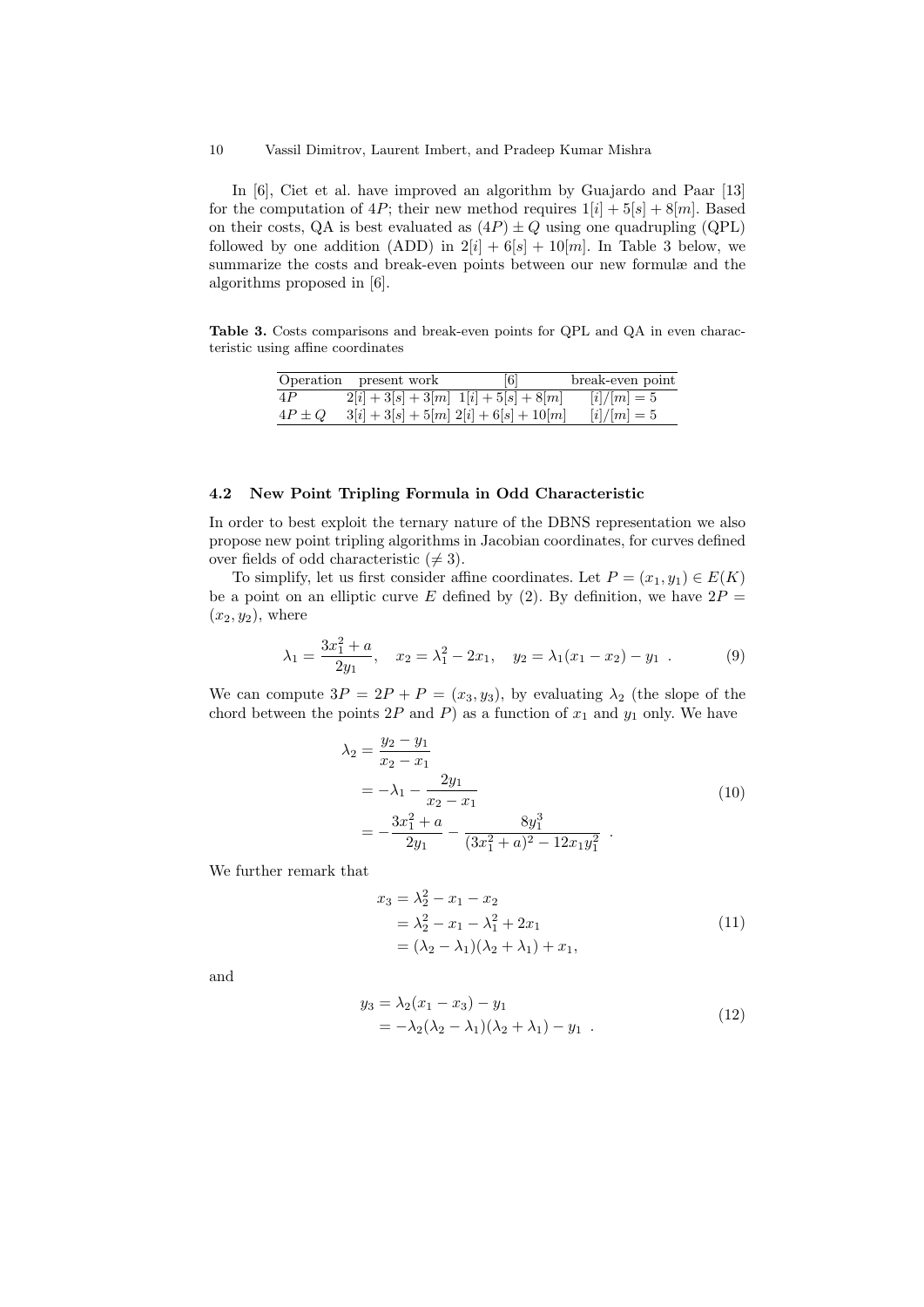Thus  $3P = (x_3, y_3)$  can be computed directly from  $P = (x_1, y_1)$ , without evaluating the intermediate values  $x_2$  and  $y_2$ .

By replacing  $x_1$  and  $y_1$  by  $X_1/Z_1^2$  and  $Y_1/Z_1^3$  respectively, we obtain the following point tripling formulæ in Jacobian coordinates. Given  $P = (X_1, Y_1, Z_1)$ , we compute  $3P = (X_3, Y_3, Z_3)$  as

$$
X_3 = 8Y_1^2(T - ME) + X_1E^2
$$
  
\n
$$
Y_3 = Y_1(4(ME - T)(2T - ME) - E^3)
$$
  
\n
$$
Z_3 = Z_1E,
$$
\n(13)

where  $M = 3X_1^2 + aZ_1^4$ ,  $E = 12X_1Y_1^2 - M^2$  and  $T = 8Y_1^4$ .

The complexity of this new point tripling algorithm is equal to  $6[s] + 10[m]$ . If one uses side-channel atomicity to resist simple SCA, then this is equivalent to  $16[m]$ . We express TPL<sup>J</sup> in terms of atomic blocks Table 11 of Appendix A. In comparison, computing  $3P$  using the doubling and addition algorithms from [5], expressed as a repetition of atomic blocks, costs  $10[m] + 16[m] = 26[m]$ .

As we have seen in Section 3.2, operation count of Algorithm 3 can be reduced by improving the computation of consecutive triplings; i.e., expressions of the form  $3^w P$ . From (13), we remark that the computation of the intermediate value  $M = 3X_1^2 + aZ_1^4$  requires  $1[m] + 3[s]$  (we omit the multiplication by 3). If we need to compute 9P, we have to evaluate  $M' = 3X_3^2 + aZ_3^4$ . Since  $Z_3 = Z_1E$ , we have  $aZ_3^4 = aZ_1^4E^4$  (where  $E = 12X_1Y_1^2 - M^2$ ), and  $aZ_1^4$  and  $E^2$  have already been computed in the previous iteration. Hence, using these precomputed subexpressions, we can compute  $M' = 3X_3^2 + (aZ_1^4)(E^2)^2$ , with  $1[m] + 2[s]$ . The same technique can be applied to save one multiplication for each subsequent tripling. Thus, we can compute  $3^w P$  with  $(15w + 1)[m]$ , which is better than w invocation of the tripling algorithm. The atomic blocks version of  $w$ -TPL<sup> $\mathcal{J}$ </sup> is given in Table 12 of Appendix A. Note that the idea of reusing  $aZ^4$  for multiple doublings was first proposed by Cohen et al. in [7], where modified Jacobian coordinates are proposed. It is possible that a similar approach for repeated triplings can lead to further improvements.

From Table 2,  $DBL<sup>J</sup>$  normally requires  $4[m] + 6[s]$ , or equivalently 10 blocks of computation if side-channel atomicity is used. However, in our scalar multiplication algorithm, we remark that we very often invoke  $w'$ -DBL<sup> $\mathcal{I}$ </sup> right after a w-TPL<sup>J</sup> (the only exceptions occur when  $u = 0$ , which correspond to a series of consecutive  $\{2, 3\}$ -integers in the expansion of k having the same binary exponents). Using subexpressions computed for the last tripling, we can save  $1[s]$  for the first  $DBL^{\mathcal{J}}$ . The next  $(w'-1)$ - $DBL^{\mathcal{J}}$  are then computed with  $(4w' - 4)[m] + (4w' - 4)[s]$ . (The details of these algorithms are given in Appendix A.) We summarize the complexities of these curve operations in Table 4.

## 5 Comparisons

In this section, we compare our algorithms to the classic double-and-add, NAF and 4-NAF methods, plus some other recently proposed algorithms. More pre-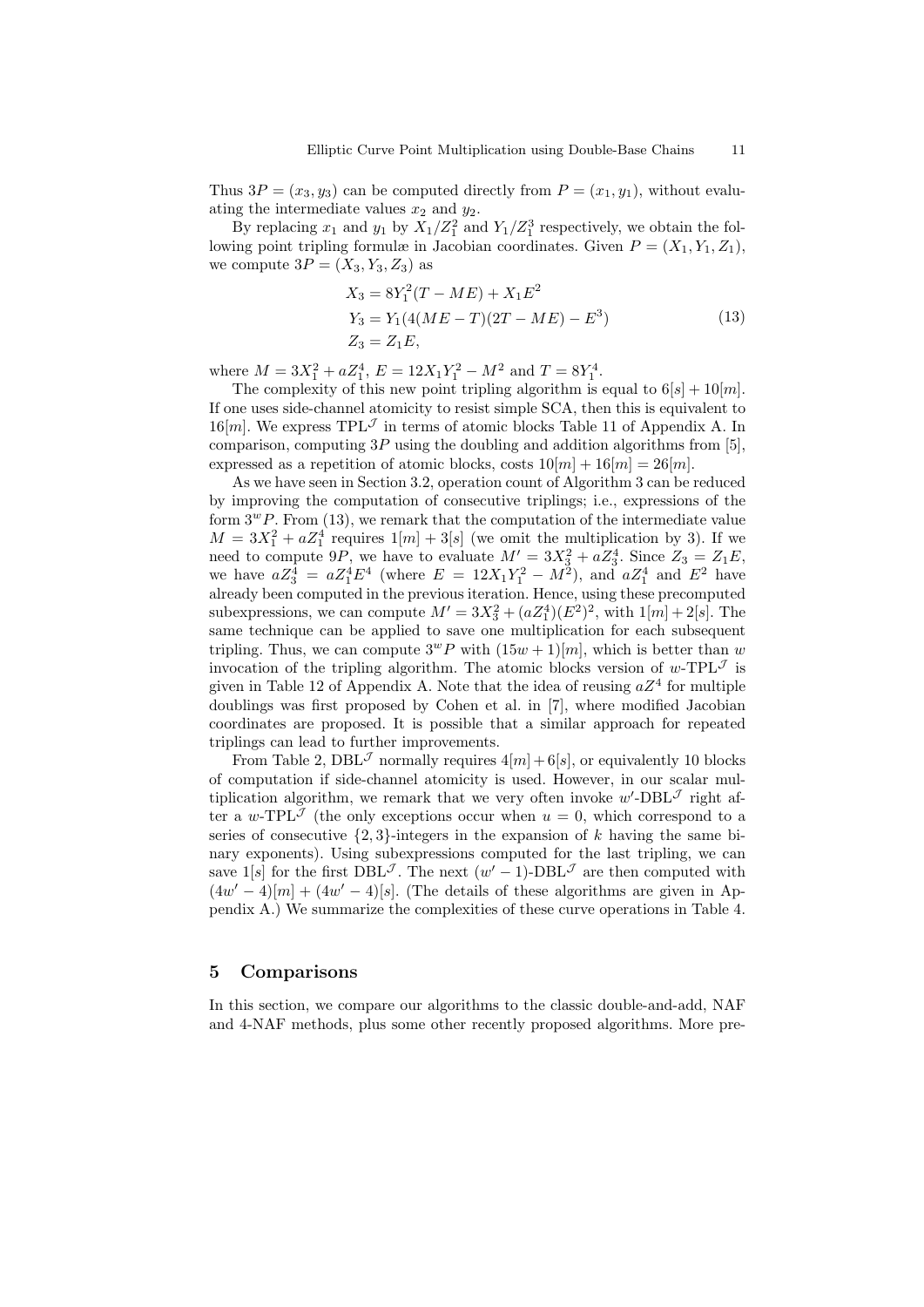Table 4. Costs of tripling algorithms in Jacobian coordinates for curves defined over fields of odd characteristic  $> 3$ 

| Curve operation           | Complexity                                                                          | $#$ Registers |
|---------------------------|-------------------------------------------------------------------------------------|---------------|
| TPIJ                      | $6[s] + 10[m]$                                                                      |               |
| $w$ -TPL $^{\mathcal{J}}$ | $(4w+2)[s] + (11w-1)[m]$                                                            | 10            |
|                           | $w$ -TPL <sup>J</sup> /w'-DBL <sup>J</sup> $(11w + 4w' - 1)[s] + (4w + 4w' + 3)[m]$ | 10            |

cisely, we consider the ternary/binary approach from [6] in even characteristic and two algorithms from Izu et al., published in [17] and [19] for curves defined over fields of odd characteristic. In the later case, we consider the protected version of our algorithm, combined with Joye's and Tymen's randomization technique to counteract differential attacks [20].

If we assume that  $k$  is a randomly chosen *n*-bit integer, it is well known that the double-and-add algorithm requires n doublings and  $n/2$  additions on average. Using the NAF representation, the average density of non-zero digits is reduced to  $1/3$ . More generally, for w-NAF methods, the average number of nonzero digits is roughly equal to  $1/(w+1)$ . Unfortunately, it seems very difficult to give such an estimate for the particular DBNS representation we are considering in this paper. In [9], it is proved that the greedy algorithm (with unbounded exponents) returns a DBNS expansion which satisfies the asymptotic bound of  $O(n/\log n)$  additions, but this is probably not valid with the restriction that the exponents form two decreasing sequences. The rigorous determination of this complexity leads to tremendously difficult problems in transcendental number theory and exponential Diophantine equations and is still an open problem.

Hence, in order to estimate the average number of  $\{2, 3\}$ -integers required to represent  $k$ , and to precisely evaluate the complexity of our point multiplication algorithms, we have performed several numerical experiments, over 10000 randomly chosen 160-bit integers (163-bit integers for binary fields). Our results are presented in the next two sections.

#### 5.1 Binary Fields

The average number of curve operations are presented in Table 5 for 163-bit numbers. The corresponding numbers of field operations are given in Table 6 for different ratios  $[i]/[m]$ , using the best complexities from Tables 1 and 3 in each case.

In Table 6, we remark that our algorithm requires fewer inversions and multiplications than the other methods, and because we are working over binary fields, squarings can be ignored. We can estimate the cost of each method, in terms of the equivalent number of field multiplications, by multiplying the number of inversions by the ratio  $[i]/[m]$ . By doing so, we obtain a speed-up of 21\%, 13.5\% and 5.4% over the binary, NAF and ternary/binary approaches respectively for  $[i]/[m] = 8$ ; and 14.1%, 4.8% and 4.4% for  $[i]/[m] = 4$ .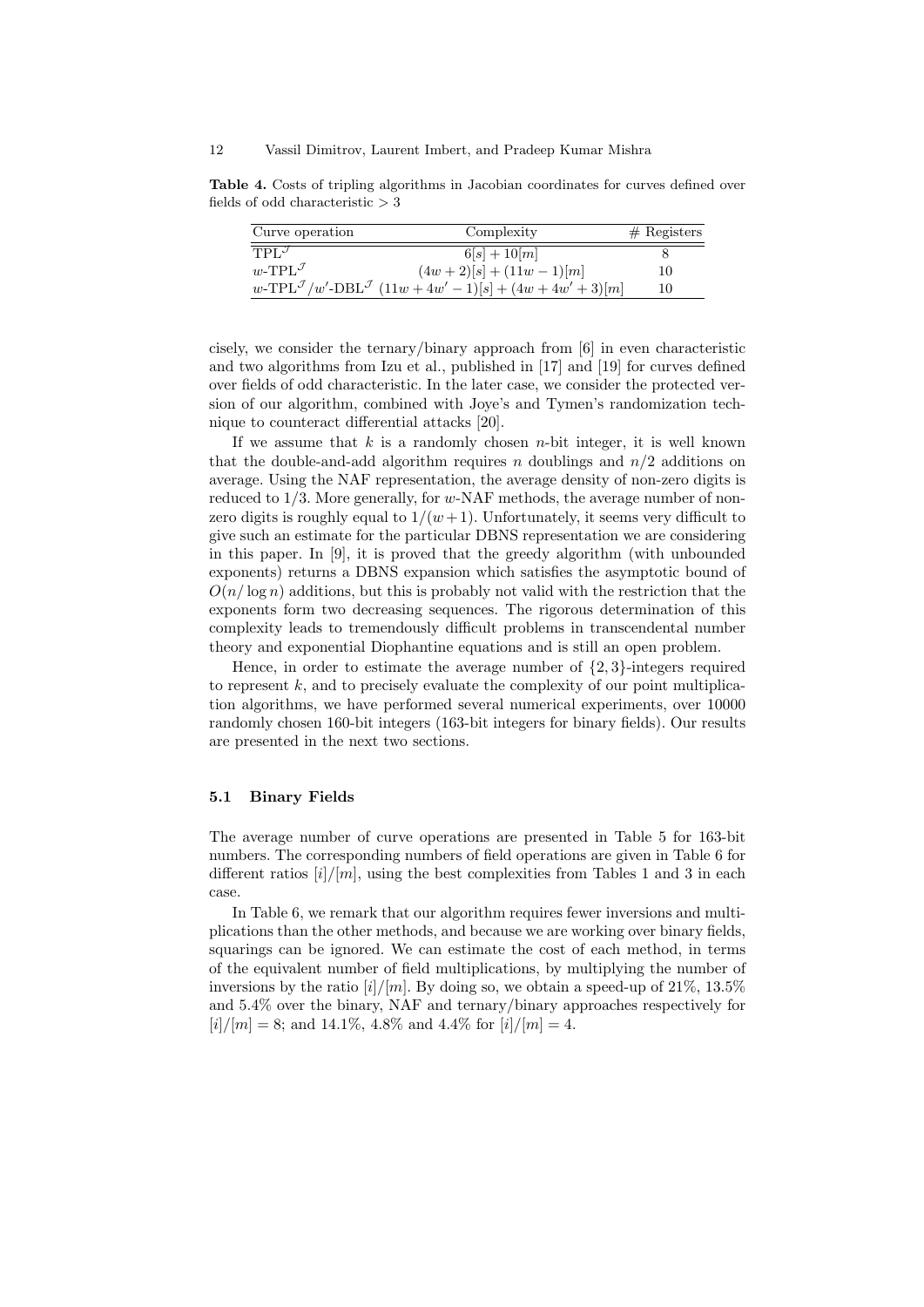Table 5. Average number of curve operations using the binary, NAF, ternary/binary and DB-chain approaches for  $n = 163$  bits

| Algorithm              |               |                  |  | D DA T TA Q QA |
|------------------------|---------------|------------------|--|----------------|
| binary                 |               | $82 \t 81 = -$   |  |                |
| NAF                    | $ 109 \t54 -$ |                  |  |                |
| ternary/binary         |               | $38 \t37 \t55 -$ |  |                |
| $ DB$ -chain (Algo. 2) |               |                  |  | $-1735552514$  |

Table 6. Average number of field operations using the binary, NAF, ternary/binary and DB-chain approaches for  $n = 163$  bits, and  $[i]/[m] = 4, 8$ 

| Algorithm                                  |  | $[i]/[m] = 4   [i]/[m] = 8$   |  |  |
|--------------------------------------------|--|-------------------------------|--|--|
|                                            |  | $[s]$ $[m]$ $[i]$ $[s]$ $[m]$ |  |  |
| binary                                     |  | 244 244 407 163 244 893       |  |  |
| NAF                                        |  | 217 217 380 163 217 704       |  |  |
| ternary/binary                             |  | 222 222 353 130 333 795       |  |  |
| DB-chain (Algo. 2) 215 240 327 117 405 798 |  |                               |  |  |

#### 5.2 Prime Fields

In this section, we report results for 160-bit integers. If the classic methods are used in conjunction with side-channel atomicity (which implies  $[s] = [m]$ ), the average cost of the double-and-add method can be estimated to  $159 \times 10 + 80 \times$  $11 + 41 = 2511[m]$ ; similarly, the NAF and 4-NAF methods require  $2214[m]$  and  $1983[m]$  respectively. The results of our numerical experiments are presented in Table 7.

Table 7. Average number of terms and the corresponding field complexity of our new scalar multiplication algorithm obtained using 10000 randomly chosen 160-bit integers and different largest binary and ternary exponents

| $b_{max}$ $t_{max}$ | m | Field cost                                   | Complexity $(\#[m])$ |
|---------------------|---|----------------------------------------------|----------------------|
| 57                  |   | 65 44.52 $1[i] + 742.10[s] + 1226.92[m]$     | 1999.02              |
| 76                  |   | 53 38.40 $1[i] + 740.59[s] + 1133.58[m]$     | 1904.17              |
| 95                  |   | 41 36.83 $1[i] + 755.77[s] + 1077.48[m]$     | 1863.25              |
|                     |   | 103 36 38.55 $1[i] + 772.42[s] + 1074.22[m]$ | 1876.25              |

In Table 7, we give the average number  $m$  of  $\{2, 3\}$ -integers used to represent a random 160-bit integer, and the average number of field operations performed by Algorithm 3 for different values of  $b_{max}$  and  $t_{max}$ . (This cost includes the fixed cost of Joye and Tymen's randomization.) In order to compare our algorithm with the side-channel resistant algorithms presented in [17, 19, 18], we also give the uniform cost in terms of the number of field multiplications. Note that, because we are using side-channel atomicity to prevent simple analysis, squarings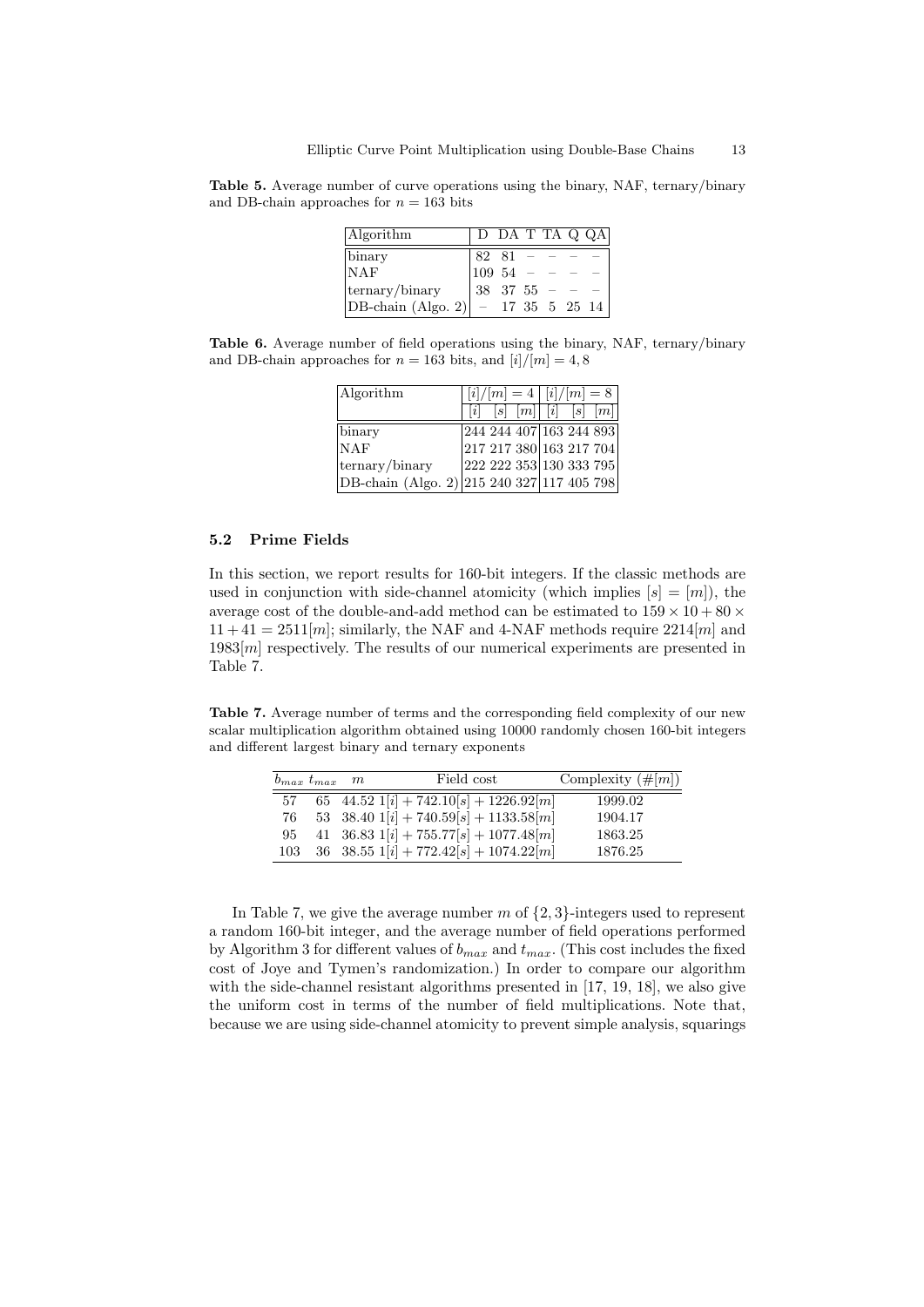#### 14 Vassil Dimitrov, Laurent Imbert, and Pradeep Kumar Mishra

cannot be optimized and must be computed using a general multiplier. We thus assume  $|s| = |m|$  and  $|i| = 30|m|$ .

In Table 8, we summarize the complexities of these recognized methods. The figures for the algorithms from Izu, Möller and Takagi are taken from [17] and [19] assuming Coron's randomization technique which turns out to be more efficient in their case. The cost of our algorithm is taken from the third row of Table 7, with  $b_{max} = 95$  and  $t_{max} = 41$ , which corresponds to the best non-trivial approximation to  $2^{160}$  and leads to the best complexity.

Table 8. Comparison of different scalar multiplication algorithms protected against simple and differential analysis

| Algorithm                     | Complexity $(\#[m])$ |
|-------------------------------|----------------------|
| double-and-add                | 2511                 |
| NAF                           | 2214                 |
| $4-NAF$                       | 1983                 |
| Izu, Möller, Takagi 2002 [17] | 2449                 |
| Izu, Takagi 2005 [19]         | 2629                 |
| Double-base chain (Algo. 3)   | 1863                 |

We remark that our new algorithm outperforms all the previous recognized methods. It represents a gain of 25.8% over the double-and-add, 15.8% over the NAF, 6% over 4-NAF, 23.9% over [17] and 29.1% over [19].

## 6 Conclusions

In this paper, we have presented fast and secure scalar multiplication algorithms which take advantage of the sparseness and the ternary nature of the doublebase number system. When Jacobian coordinates are used for curves defined over fields of odd characteristic (greater than 3), new formulæ for  $\text{TPL}^{\mathcal{J}}$  and w- $\text{TPL}^{\mathcal{J}}$ have been proposed and expressed in atomic blocks to prevent simple analysis. Differential attacks are prevented using Joye and Tymen randomization method, but any countermeasure (allowing for mixed addition) can be integrated to our point multiplication algorithm. When working over binary fields, improved algorithms for point quadrupling and combined quadruple-and-add have been presented. Although many theoretical questions remain open about the double-base number system, e.g. the exact determination of the average number of  $\{2,3\}$ integer, or the number of DBNS representation with decreasing exponents of a given integer, we have produced a modified greedy algorithm to convert the multiplier  $k$  into the particular DBNS form required by our point multiplication algorithm. However, we want to make clear the point that in most cases, this conversion is not necessary. When  $k$  is randomly chosen, it suffices to generate directly a random, convenient DBNS number (with decreasing exponents); and when  $k$  is part of a secret key, the conversion process can be performed offline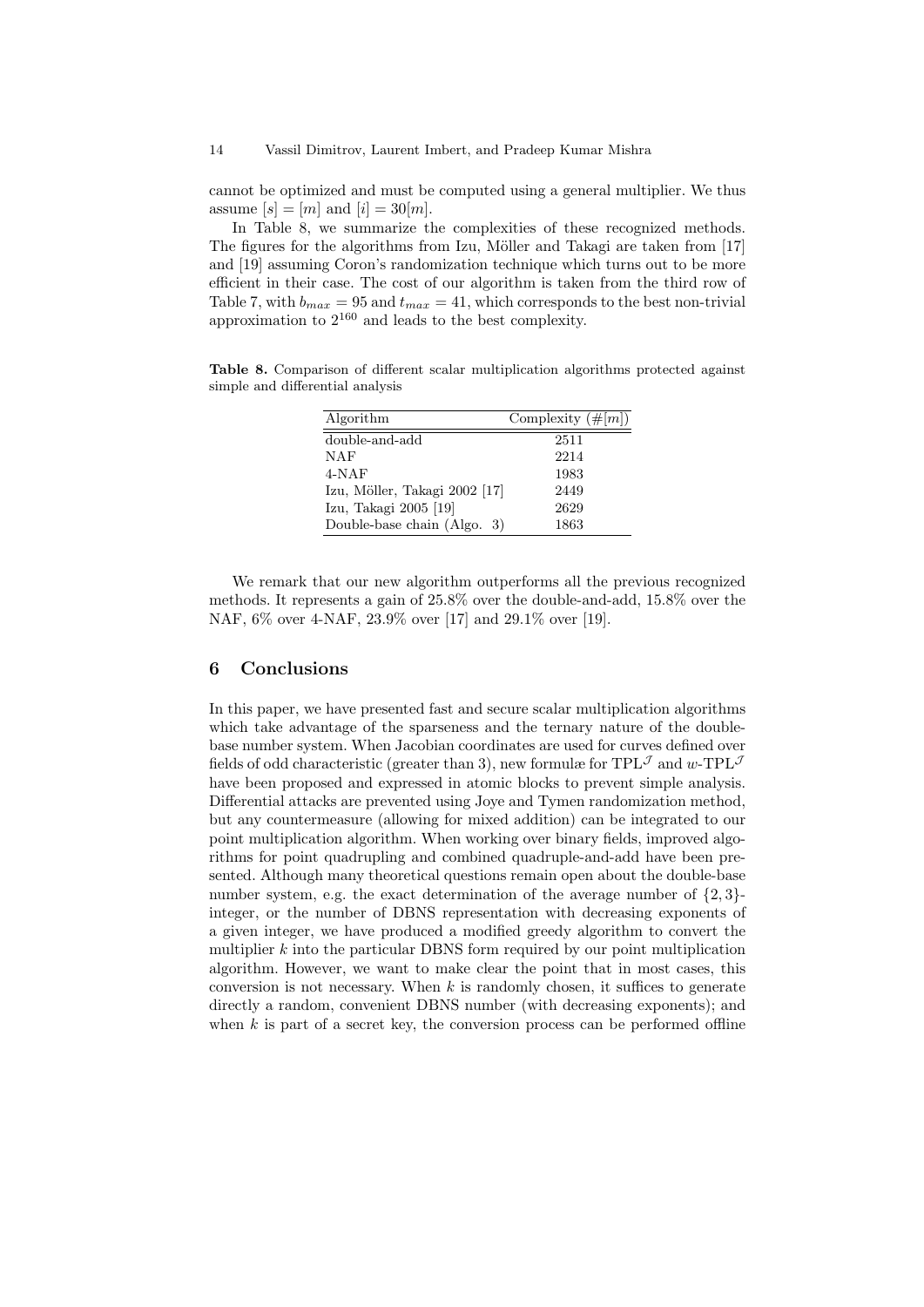and even further optimized. We believe that the proposed point multiplication algorithms are very competitive contenders for fast and secure ECC implementations.

## Acknowledgments

The authors would like to thank Tanja Lange for her invaluable comments and suggestions during the final preparation of this paper.

## References

- [1] R. M. Avanzi, H. Cohen, C. Doche, G. Frey, T. Lange, K. Nguyen, and F. Vercauteren. Handbook of Elliptic and Hyperelliptic Curve Cryptography. CRC Press, 2005.
- [2] V. Berth´e and L. Imbert. On converting numbers to the double-base number system. In F. T. Luk, editor, Advanced Signal Processing Algorithms, Architecture and Implementations XIV, volume 5559 of Proceedings of SPIE, pages 70–78. SPIE, 2004.
- [3] I. F. Blake, G. Seroussi, and N. P. Smart. Elliptic Curves in Cruptography. Number 256 in London Mathematical Society Lecture Note Series. Cambridge University Press, 1999.
- [4] I. F. Blake, G. Seroussi, and N. P. Smart. Advances in Elliptic Curve Cryptography. Number 317 in London Mathematical Society Lecture Note Series. Cambridge University Press, 2005.
- [5] B. Chevalier-Mames, M. Ciet, and M. Joye. Low-cost solutions for preventing simple side-channel analysis: Side-channel atomicity. IEEE Transactions on Computers, 53(6):760–768, June 2004.
- [6] M. Ciet, M. Joye, K. Lauter, and P. L. Montgomery. Trading inversions for multiplications in elliptic curve cryptography. Cryptology ePrint Archive, Report 2003/257, 2003.
- [7] H. Cohen, A. Miyaji, and T. Ono. Efficient elliptic curve exponentiation using mixed coordinates. In K. Ohta and D. Pei, editors, Advances in Cryptology – ASIACRYPT '98, volume 1514 of Lecture Notes in Computer Science, pages 51– 65. Springer-Verlag, 1998.
- [8] E. De Win, S. Bosselaers, S. Vandenberghe, P. De Gersem, and J. Vandewalle. A fast software implementation for arithmetic operations in  $GF(2<sup>n</sup>)$ . In K. Kim and T. Matsumoto, editors, Advances in Cryptology – ASIACRYPT '96, volume 1163 of Lecture Notes in Computer Science, pages 65–76. Springer-Verlag, 1996.
- [9] V. S. Dimitrov, G. A. Jullien, and W. C. Miller. An algorithm for modular exponentiation. Information Processing Letters, 66(3):155–159, May 1998.
- [10] V. S. Dimitrov, G. A. Jullien, and W. C. Miller. Theory and applications of the double-base number system. IEEE Transactions on Computers, 48(10):1098–1106, Oct. 1999.
- [11] K. Eisenträger, K. Lauter, and P. L. Montgomery. Fast elliptic curve arithmetic and improved Weil pairing evaluation. In M. Joye, editor, Topics in Cryptology – CT-RSA 2003, volume 2612 of Lecture Notes in Computer Science, pages 343–354. Springer-Verlag, 2003.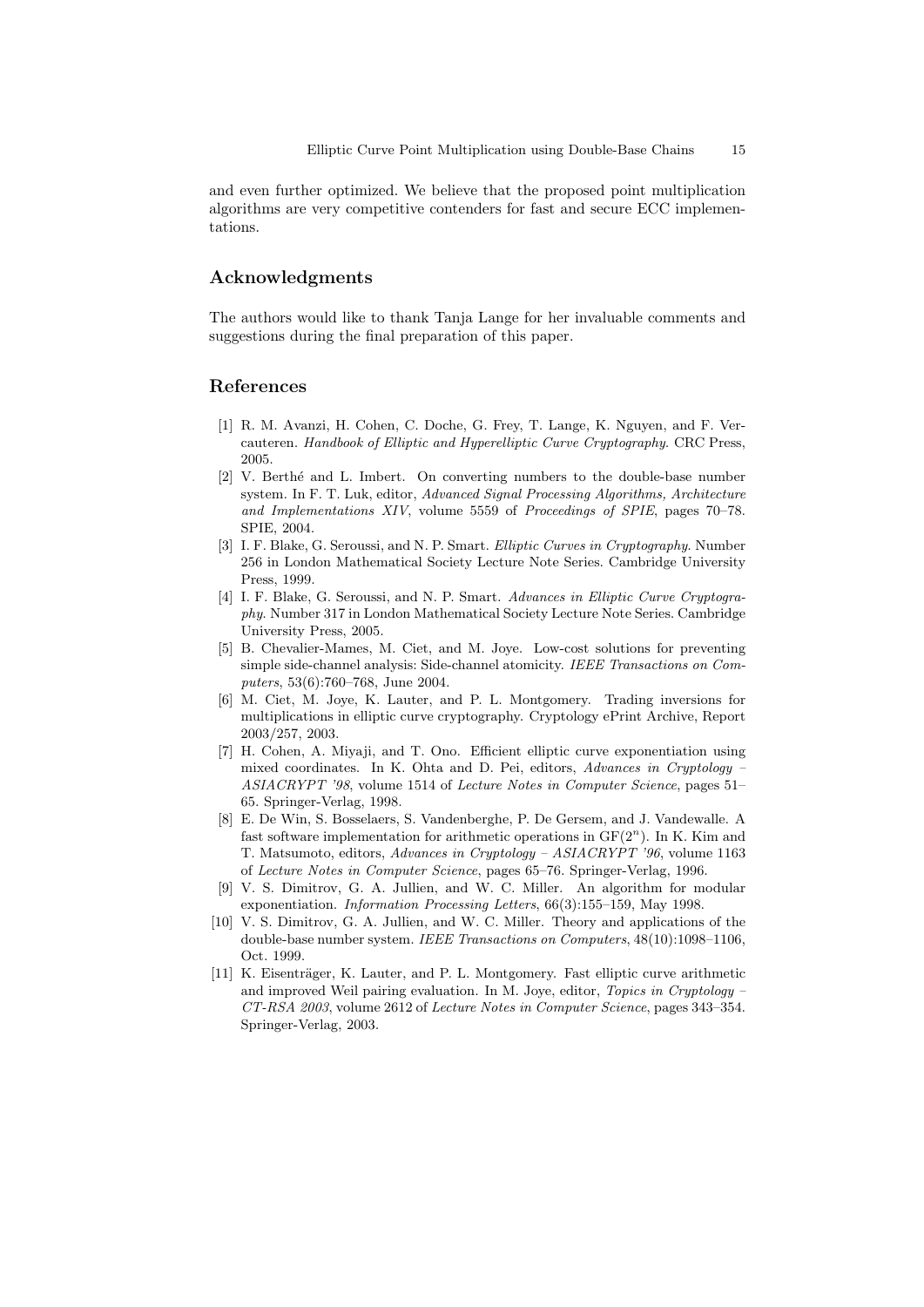- 16 Vassil Dimitrov, Laurent Imbert, and Pradeep Kumar Mishra
- [12] K. Fong, D. Hankerson, J. Lòpez, and A. Menezes. Field inversion and point halving revisited. *IEEE Transactions on Computers*, 53(8):1047–1059, Aug. 2004.
- [13] J. Guajardo and C. Paar. Efficient algorithms for elliptic curve cryptosystems. In Advances in Cryptology – CRYPTO '97, volume 1294 of Lecture Notes in Computer Science, pages 342–356. Springer-Verlag, 1997.
- [14] D. Hankerson, J. Lòpez Hernandez, and A. Menezes. Software implementation of elliptic curve cryptography over binary fields. In Ç. K. Koç and C. Paar, editors, Cryptographic Hardware and Embedded Systems – CHES 2000, volume 1965 of Lecture Notes in Computer Science, pages 1–24. Springer-Verlag, 2000.
- [15] D. Hankerson, A. Menezes, and S. Vanstone. Guide to Elliptic Curve Cryptography. Springer-Verlag, 2004.
- [16] K. Itoh, M. Takenaka, N. Torii, S. Temma, and Y. Kurihara. Fast implementation of public-key cryptography on a DSP TMS320C6201. In C. K. Koç and C. Paar, editors, Cryptographic Hardware and Embedded Systems – CHES '99, volume 1717 of Lecture Notes in Computer Science, pages 61 – 72. Springer-Verlag, 1999.
- [17] T. Izu, B. Möller, and T. Takagi. Improved elliptic curve multiplication methods resistant against side channel attacks. In A. Menezes and P. Sarkar, editors, Progress in Cryptology – INDOCRYPT 2002, volume 2551 of Lecture Notes in Computer Science, pages 269–313. Springer-Verlag, 2002.
- [18] T. Izu and T. Takagi. A fast parallel elliptic curve multiplication resistant against side channel attacks. In D. Naccache and P. Paillier, editors, Public Key Cryptography, volume 2274 of Lecture Notes in Computer Science, pages 280–296. Springer-Verlag, 2002.
- [19] T. Izu and T. Takagi. Fast elliptic curve multiplications resistant against side channel attacks. IEICE Transactions Fundamentals, E88-A(1):161–171, Jan. 2005.
- [20] M. Joye and C. Tymen. Protections against differential analysis for elliptic curve cryptography – an algebraic approach. In C, K, Koç, D, Naccache, and C. Paar, editors, Cryptographic Hardware and Embedded Systems – CHES 2001, volume 2162 of Lecture Notes in Computer Science, pages 377 – 390. Springer-Verlag, 2001.
- [21] N. Koblitz. Elliptic curve cryptosystems. Mathematics of Computation, 48(177):203–209, Jan. 1987.
- [22] P. Kocher, J. Jaffe, and B. Jun. Differential power analysis. In M. Wiener, editor, Advances in Cryptology – CRYPTO '99, volume 1666 of Lecture Notes in Computer Science, pages 388–397. Springer-Verlag, Aug. 1999.
- [23] P. C. Kocher. Timing attacks on implementations of Diffie-Hellman, RSA, DSS, and other systems. In N. Koblitz, editor, Advances in Cryptology - CRYPTO '96, volume 1109 of Lecture Notes in Computer Science, pages 104–113. Springer-Verlag, Aug. 1996.
- [24] V. S. Miller. Uses of elliptic curves in cryptography. In H. C. Williams, editor, Advances in Cryptology – CRYPTO '85, volume 218 of Lecture Notes in Computer Science, pages 417–428. Springer-Verlag, 1986.
- [25] R. Tijdeman. On the maximal distance between integers composed of small primes. Compositio Mathematica, 28:159–162, 1974.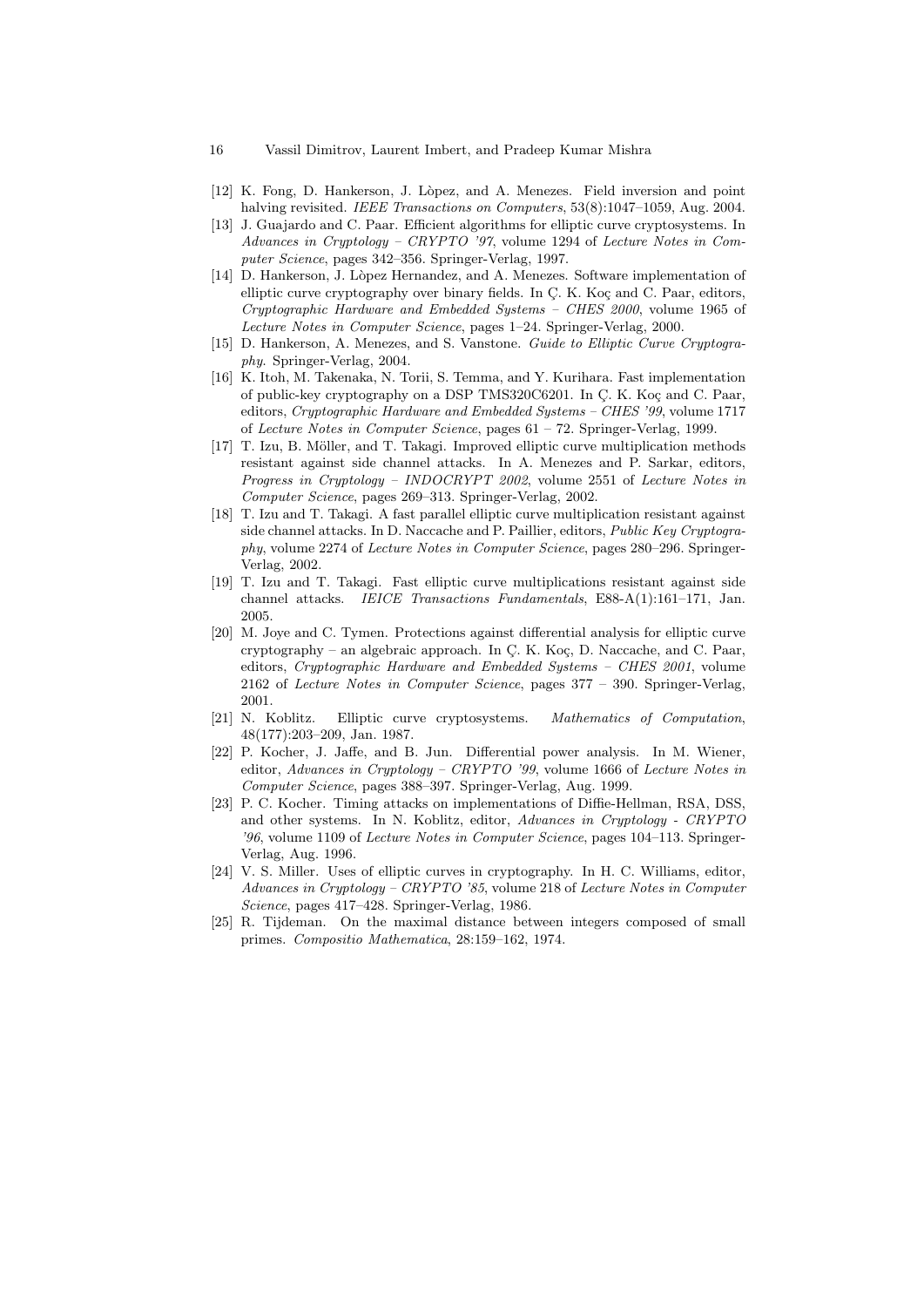# A  $w$ -DBL<sup> $\mathcal{I}$ </sup> and  $w$ -TPL $\mathcal{I}$  Algorithms in Atomic Blocks

In this appendix, we give the algorithms for  $DBL<sup>J</sup>$  (including the case when a doubling is performed right after a tripling),  $w$ -DBL<sup>J</sup>, TPL<sup>J</sup> and  $w$ -TPL<sup>J</sup>, expressed in atomic blocks.

**Table 9.** The DBL<sup>J</sup> algorithm in atomic blocks. When  $DBL<sup>J</sup>$  is called right after w-TPL<sup>J</sup>, the blocks  $\Delta_2$ ,  $\Delta_3$  and  $\Delta_4$  can be replaced by the blocks  $\Delta'_2$  and  $\Delta'_3$  to save one multiplication

| $DBL^{\mathcal{J}}$<br><i>Input:</i> $P = (X_1, Y_1, Z_1)$<br><i>Output:</i> $2P = (X_3, Y_3, Z_3)$<br><i>Init:</i> $R_1 = X_1$ , $R_2 = Y_1$ , $R_3 = Z_1$ |                                                                                               |  |  |                                                                 |                     |  |
|-------------------------------------------------------------------------------------------------------------------------------------------------------------|-----------------------------------------------------------------------------------------------|--|--|-----------------------------------------------------------------|---------------------|--|
|                                                                                                                                                             | $\overline{\Delta_1 R_4=R_1\times R_1} \quad (X_1^2) \,\Delta_6\, R_2=R_2\times R_2 $         |  |  |                                                                 | $\frac{1}{(Y_1^2)}$ |  |
|                                                                                                                                                             | $R_5 = R_4 + R_4 \quad (2X_1^2)$                                                              |  |  | $R_2 = R_2 + R_2$                                               | $(2Y_1^2)$          |  |
|                                                                                                                                                             | $\ast$                                                                                        |  |  | $\ast$                                                          |                     |  |
|                                                                                                                                                             | $R_4 = R_4 + R_5$ $(3X_1^2)$                                                                  |  |  | $\ast$                                                          |                     |  |
|                                                                                                                                                             | $\Delta_2 R_5=R_3\times R_3 \hspace{0.5cm} (\overline{Z_1^2}) \,\Delta_7\, R_5=R_1\times R_2$ |  |  |                                                                 | (S)                 |  |
|                                                                                                                                                             | $R_1 = R_1 + R_1$ (2X <sub>1</sub> )                                                          |  |  | $\ast$                                                          |                     |  |
|                                                                                                                                                             | $\ast$                                                                                        |  |  | $R_5=-R_5$                                                      | $(-S)$              |  |
|                                                                                                                                                             | $\ast$                                                                                        |  |  | $\ast$                                                          |                     |  |
|                                                                                                                                                             | $\varDelta_3 R_5=R_5\times R_5$                                                               |  |  | $(Z_1^4) \Delta_8 R_1=R_4\times R_4$                            |                     |  |
|                                                                                                                                                             | ∗                                                                                             |  |  | $R_1 = R_4 \times R_4$ $(M^2)$<br>$R_1 = R_1 + R_5$ $(M^2 - S)$ |                     |  |
|                                                                                                                                                             | $\ast$                                                                                        |  |  |                                                                 |                     |  |
|                                                                                                                                                             | $\ast$                                                                                        |  |  | $R_1 = R_1 + R_5$                                               | $(X_3)$             |  |
|                                                                                                                                                             | $\varDelta_4 R_6=a\times R_5 \qquad (aZ_1^4) $                                                |  |  | $\Delta_9   R_2 = R_2 \times R_2$                               | $(4Y_1^4)$          |  |
|                                                                                                                                                             | $R_4 = R_4 + R_6$ ( <i>M</i> )                                                                |  |  | $R_7 = R_2 + R_2$                                               | (T)                 |  |
|                                                                                                                                                             | $\ast$                                                                                        |  |  | ж                                                               |                     |  |
|                                                                                                                                                             | $R_5 = R_2 + R_2$ (2Y <sub>1</sub> )                                                          |  |  | $R_5 = R_1 + R_5$ $(X_3 - S)$                                   |                     |  |
|                                                                                                                                                             | $\Delta_5 R_3 = R_3 \times R_5$ $(Z_3) \Delta_{10} R_4 = R_4 \times R_5$ $(M(X_3 - S))$       |  |  |                                                                 |                     |  |
|                                                                                                                                                             | *                                                                                             |  |  | $R_2 = R_4 + R_7$ (-Y <sub>3</sub> )                            |                     |  |
|                                                                                                                                                             | *                                                                                             |  |  | $R_2 = -R_2$                                                    | $(Y_3)$             |  |
|                                                                                                                                                             | $\ast$                                                                                        |  |  | ∗                                                               |                     |  |
|                                                                                                                                                             |                                                                                               |  |  |                                                                 |                     |  |

| $\Delta'_2 R_5=R_{10}\times R_{10}$ | $\Delta'_3   R_5 = R_5 \times R_9$ |
|-------------------------------------|------------------------------------|
| $ R_1 = R_1 + R_1$                  | $R_4 = R_4 + R_6$                  |
| ∗                                   |                                    |
|                                     | ж                                  |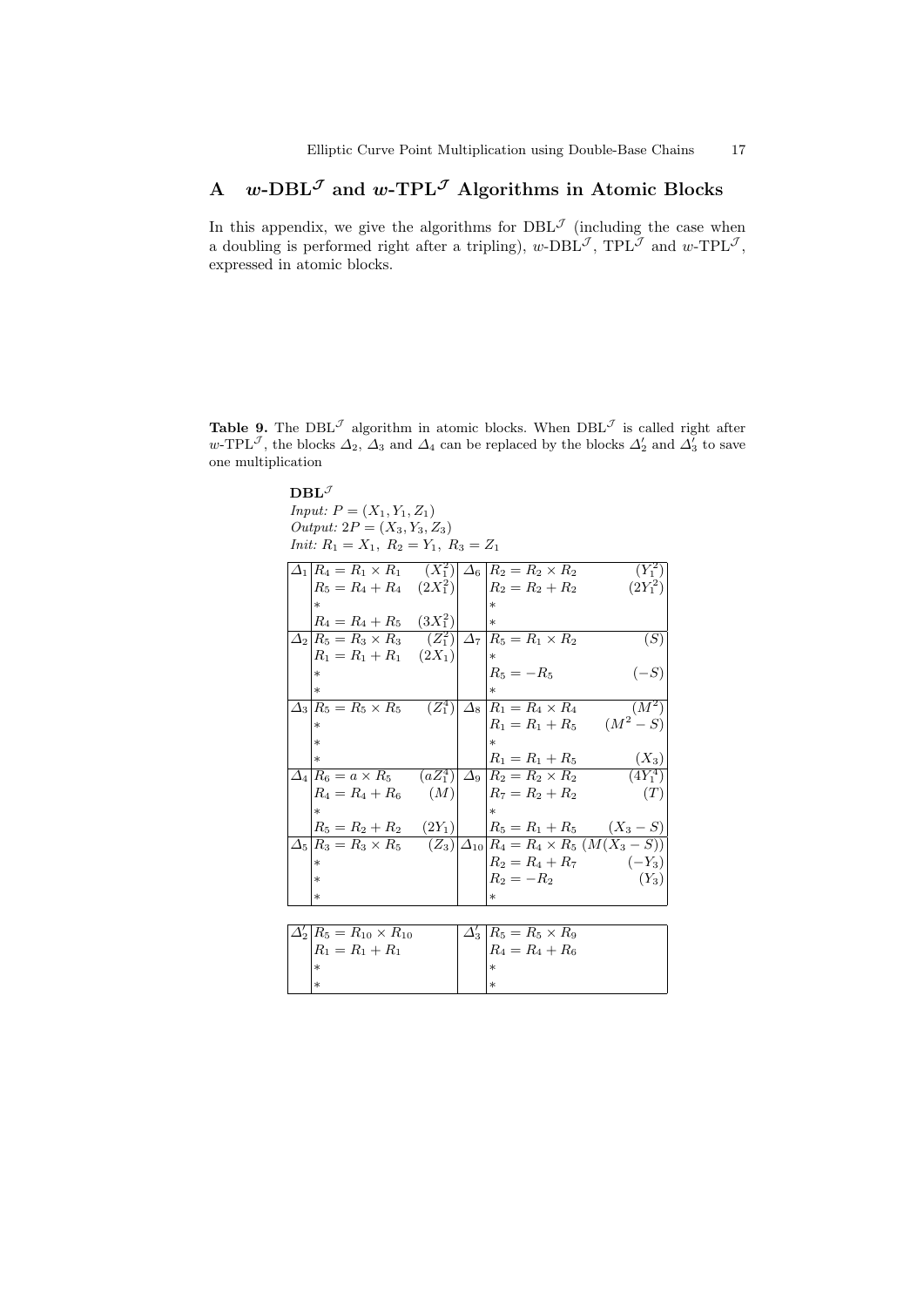**Table 10.** The w-DBL<sup>J</sup> algorithm in atomic blocks. The 10 blocks (or 9 if executed after w-TPL<sup>J</sup>) of DBL<sup>J</sup> (Table 9) must be executed once, followed by the blocks  $\Delta_{11}$ to  $\Delta_{18}$  which have to be executed  $w-1$  times. After the execution of DBL<sup>J</sup>, the point of coordinates  $(X_t, Y_t, Z_t)$  correspond to the point 2P; at the end of the  $w - 1$ iterations,  $2^w P = (X_3, Y_3, Z_3) = (X_t, Y_t, Z_t)$ 

|                                     | w-DBL $^{\mathcal{J}}$ |                                      |                                                   |  |                                                                                                          |                                                                   |  |
|-------------------------------------|------------------------|--------------------------------------|---------------------------------------------------|--|----------------------------------------------------------------------------------------------------------|-------------------------------------------------------------------|--|
| <i>Input:</i> $P = (X_1, Y_1, Z_1)$ |                        |                                      |                                                   |  |                                                                                                          |                                                                   |  |
|                                     |                        |                                      | <i>Output:</i> $2^w P = (X_3, Y_3, Z_3)$          |  |                                                                                                          |                                                                   |  |
|                                     |                        |                                      |                                                   |  | <i>Init:</i> $(X_t, Y_t, Z_t)$ is the result of $DBL^{\mathcal{J}}(P)$ , $R_6 = aZ_1^4$ , $R_7 = 8Y_1^4$ |                                                                   |  |
|                                     |                        |                                      |                                                   |  |                                                                                                          |                                                                   |  |
|                                     |                        |                                      |                                                   |  | $\Delta_{11} R_4 = R_1 \times R_1$ $(X_t^2) \Delta_{15} R_5 = R_1 \times R_2$                            | (S)                                                               |  |
|                                     |                        | $R_5 = R_4 + R_4$                    | $(2X_t^2)$                                        |  | $\ast$                                                                                                   |                                                                   |  |
|                                     |                        |                                      |                                                   |  | $R_5 = -R_5$                                                                                             | $(-S)$                                                            |  |
|                                     |                        |                                      | $R_4 = R_4 + R_5$ (3X <sub>t</sub> <sup>2</sup> ) |  | $\ast$                                                                                                   |                                                                   |  |
|                                     |                        |                                      |                                                   |  | $\Delta_{12} R_5 = R_6 \times R_7 \left(aZ_t^4 + 8Y_t^4\right) \Delta_{16} R_1 = R_4 \times R_4$         | $(M^2)$                                                           |  |
|                                     |                        |                                      | $R_6 = R_5 + R_5$ $(aZ_t^4)$                      |  | $R_1 = R_1 + R_5$                                                                                        | $(M^2 - S)$                                                       |  |
|                                     | $\ast$                 |                                      |                                                   |  | $\ast$                                                                                                   |                                                                   |  |
|                                     |                        | $R_4 = R_4 + R_6$                    | (M)                                               |  | $R_1 = R_1 + R_5$                                                                                        | $(X_{t+1})$                                                       |  |
|                                     |                        | $\Delta_{13}   R_3 = R_2 \times R_3$ |                                                   |  | $(Y_t Z_t) \Delta_{17} R_2 = R_2 \times R_2$                                                             | $\overline{(4Y_t^4)}$                                             |  |
|                                     |                        | $R_3 = R_3 + R_3$                    | $(Z_{t+1})$                                       |  | $R_7 = R_2 + R_2$                                                                                        | (T)                                                               |  |
|                                     |                        |                                      |                                                   |  | ж                                                                                                        |                                                                   |  |
|                                     |                        | $R_1 = R_1 + R_1$                    | $(2X_t)$                                          |  |                                                                                                          | $R_5 = R_1 + R_5$ $(X_{t+1} - S)$                                 |  |
|                                     |                        | $\Delta_{14}   R_2 = R_2 \times R_2$ |                                                   |  |                                                                                                          | $(Y_t^2) \Delta_{18} R_4=R_4\times R_5 \left(M(X_{t+1}-S)\right)$ |  |
|                                     |                        | $R_2 = R_2 + R_2$                    | $(2Y_t^2)$                                        |  |                                                                                                          | $R_2 = R_4 + R_7$ $(-Y_{t+1})$                                    |  |
|                                     | $\ast$                 |                                      |                                                   |  | $R_2 = -R_2$                                                                                             | $(Y_{t+1})$                                                       |  |
|                                     | $\ast$                 |                                      |                                                   |  | $\ast$                                                                                                   |                                                                   |  |
|                                     |                        |                                      |                                                   |  |                                                                                                          |                                                                   |  |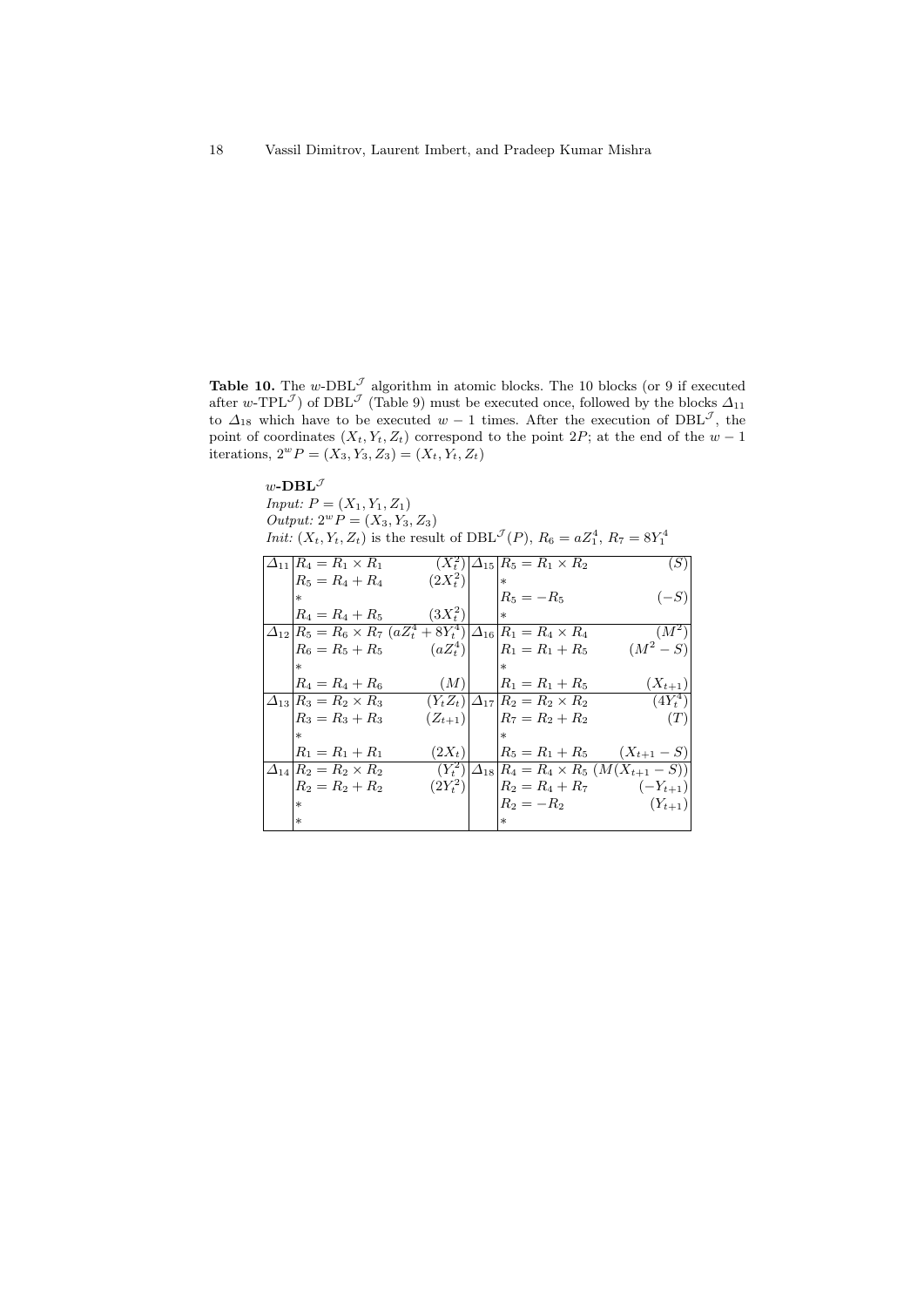| <i>Input:</i> $P = (X_1, Y_1, Z_1)$                  |            |  |                                                           |                                                         |  |  |  |
|------------------------------------------------------|------------|--|-----------------------------------------------------------|---------------------------------------------------------|--|--|--|
| <i>Output:</i> $3P = (X_3, Y_3, Z_3)$                |            |  |                                                           |                                                         |  |  |  |
| <i>Init:</i> $R_1 = X_1$ , $R_2 = Y_1$ , $R_3 = Z_1$ |            |  |                                                           |                                                         |  |  |  |
| $\Gamma_1   R_4 = R_3 \times R_3$                    | $(Z_1^2)$  |  | $\Gamma_9   R_8 = R_6 \times R_7$                         | Т.                                                      |  |  |  |
| $\ast$                                               |            |  | $R_7 = R_7 + R_7$                                         | $(8Y_1^2)$                                              |  |  |  |
| $\ast$                                               |            |  |                                                           |                                                         |  |  |  |
| $\ast$                                               |            |  | $\ast$                                                    |                                                         |  |  |  |
| $\Gamma_2   R_4 = R_4 \times R_4$                    |            |  | $\overline{(Z_1^4) \Gamma_{10} R_6} = R_4 \times R_5$     | (ME)                                                    |  |  |  |
| $\ast$                                               |            |  |                                                           |                                                         |  |  |  |
| $\ast$                                               |            |  | $R_6 = -R_6$                                              | $(-ME)$                                                 |  |  |  |
| $\ast$                                               |            |  | $R_6 = R_8 + R_6$                                         | $(T-ME)$                                                |  |  |  |
| $\Gamma_3   R_5 = R_1 \times R_1$                    |            |  | $(X_1^2) \Gamma_{11} R_{10}=R_5\times R_5$                | $(E^2)$                                                 |  |  |  |
| $R_6 = R_5 + R_5$                                    | $(2X_1^2)$ |  | $\ast$                                                    |                                                         |  |  |  |
| $\ast$                                               |            |  | $\ast$                                                    |                                                         |  |  |  |
| $R_5 = R_5 + R_6$                                    | $(3X_1^2)$ |  | $\ast$                                                    |                                                         |  |  |  |
| $\Gamma_4   R_9 = a \times R_4$                      |            |  | $(aZ_1^4) \Gamma_{12} R_1=R_1\times R_{10}$               | $(X_1E^2)$                                              |  |  |  |
| $R_4 = R_5 + R_9$                                    | (M)        |  | $\ast$                                                    |                                                         |  |  |  |
| $\ast$                                               |            |  | $\ast$                                                    |                                                         |  |  |  |
| ∗                                                    |            |  | $\ast$                                                    |                                                         |  |  |  |
| $\Gamma_5 R_5=R_2\times R_2$                         |            |  | $(Y_1^2) T_{13} R_5=R_{10}\times R_5$                     | $(E^3)$                                                 |  |  |  |
| $R_6 = R_5 + R_5$                                    | $(2Y_1^2)$ |  | $R_8 = R_8 + R_6$                                         | $(2T-ME)$                                               |  |  |  |
| $\ast$                                               |            |  | $R_5 = -R_5$                                              | $(-E^3)$                                                |  |  |  |
| $R_7 = R_6 + R_6$                                    | $(4Y_1^2)$ |  | $\ast$                                                    |                                                         |  |  |  |
| $\Gamma_6   R_5 = R_1 \times R_7$                    |            |  | $(4X_1Y_1^2) T_{14} R_4 = R_6 \times R_7$                 | $8Y_1^2(T - ME)$                                        |  |  |  |
| $R_8 = R_5 + R_5 \quad (8X_1Y_1^2)$                  |            |  | $R_6 = R_6 + R_6$                                         | $(2(T - ME))$                                           |  |  |  |
|                                                      |            |  | $R_6 = -R_6$                                              | $(2(ME-T))$                                             |  |  |  |
| $R_5 = R_5 + R_8 (12X_1Y_1^2)$                       |            |  | $R_1 = R_1 + R_4$                                         | $(X_3)$                                                 |  |  |  |
| $\Gamma_7   R_8 = R_4 \times R_4$                    |            |  | $(M^2) \Gamma_{15} R_6=R_6\times R_8$                     | $(2(ME-T)(2T-ME))$                                      |  |  |  |
| $\ast$                                               |            |  | $R_6 = R_6 + R_6$                                         | $(4(ME-T)(2T-ME))$                                      |  |  |  |
| $R_8 = -R_8$                                         | $(-M^2)$   |  | $\ast$                                                    |                                                         |  |  |  |
| $R_5 = R_5 + R_8$                                    | (E)        |  |                                                           | $R_6 = R_6 + R_5 \left(4(ME - T)(2T - ME) - E^3\right)$ |  |  |  |
| $\Gamma_8 R_3=R_3\times R_5$                         |            |  | $\overline{(Z_3)\vert\Gamma_{16}\vert R_2}=R_2\times R_6$ | $(Y_3)$                                                 |  |  |  |
| $\ast$                                               |            |  | $\ast$                                                    |                                                         |  |  |  |
| $\ast$                                               |            |  | $\ast$                                                    |                                                         |  |  |  |
| $\ast$                                               |            |  | $\ast$                                                    |                                                         |  |  |  |

#### **Table 11.** The  $TPL<sup>J</sup>$  algorithm in atomic blocks

 $\mathbf{TPL}^{\mathcal{J}}$